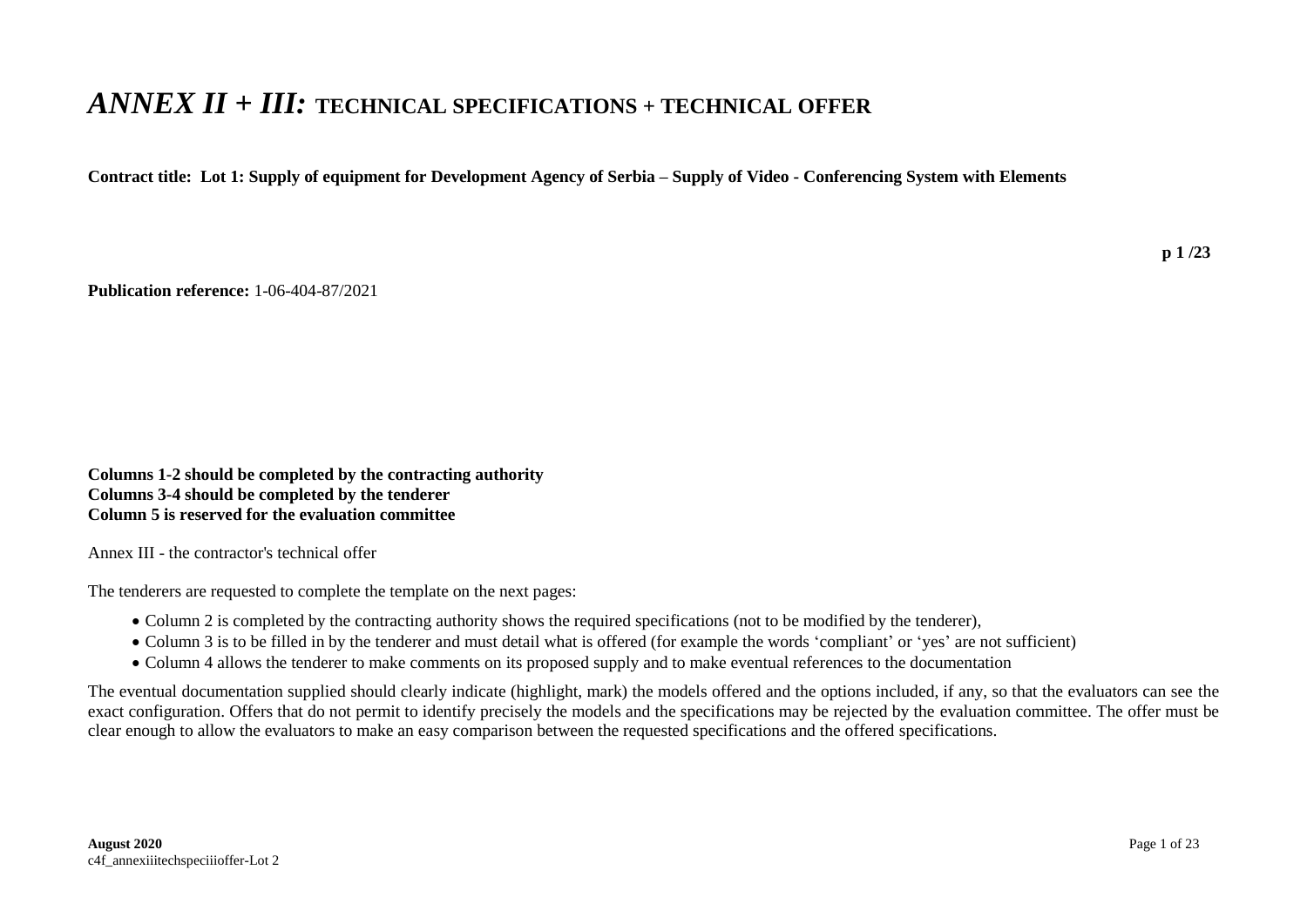| 1.                    | 2.                                                                                                                                                                                                                                                                                                                                                                                                                                                                                                                                                                                                                                                                                                                                                                                                                                                                                                 | 3.                            | 4.                                      | 5.                                        |
|-----------------------|----------------------------------------------------------------------------------------------------------------------------------------------------------------------------------------------------------------------------------------------------------------------------------------------------------------------------------------------------------------------------------------------------------------------------------------------------------------------------------------------------------------------------------------------------------------------------------------------------------------------------------------------------------------------------------------------------------------------------------------------------------------------------------------------------------------------------------------------------------------------------------------------------|-------------------------------|-----------------------------------------|-------------------------------------------|
| <b>Item</b><br>number | <b>Specifications required</b>                                                                                                                                                                                                                                                                                                                                                                                                                                                                                                                                                                                                                                                                                                                                                                                                                                                                     | <b>Specifications offered</b> | Notes, remarks,<br>ref to documentation | <b>Evaluation</b><br>committee's<br>notes |
| 1.                    | <b>Audio / Video System with Touch Screen</b><br><b>Controller</b><br>Built in components: 6 beamforming microphones,<br>$\bullet$<br>PTZ camera, 2 speakers, AI Viewfinder, cable<br>management & retention system, table stand,<br>CollabOS platform<br>Enclosure: All-in-one enclosure with integrated<br>$\bullet$<br>table stand and speaker suspension system to<br>eliminate vibration-induced camera shake and audio<br>interference<br>Device Management<br>$\bullet$<br>Displays Supported - 2<br>$\bullet$<br>Display Resolution: 1080p<br>$\bullet$<br>Network Protocol Support: IPv4, IPv6<br>$\bullet$<br>Proxy Support: IP based Proxy, FQDN based Proxy,<br>$\bullet$<br>Proxy using PAC file<br>Camera:<br>Resolution: 4K, 1440p, 1080p, 900p, 720p, and SD<br>$\bullet$<br>at 30fps<br>Pan: Motorized $\pm 25^\circ$<br>$\bullet$<br>Tilt: Motorized $\pm 15^\circ$<br>$\bullet$ |                               |                                         |                                           |
|                       | Zoom: 15X HD zoom (5X optical, 3X digital<br>$\bullet$<br>available with upcoming software update)<br>Diagonal Field of View: 90°<br>$\bullet$<br>Horizontal Field of View: 82.1°<br>$\bullet$<br>Vertical Field of View: 52.2°<br>$\bullet$                                                                                                                                                                                                                                                                                                                                                                                                                                                                                                                                                                                                                                                       |                               |                                         |                                           |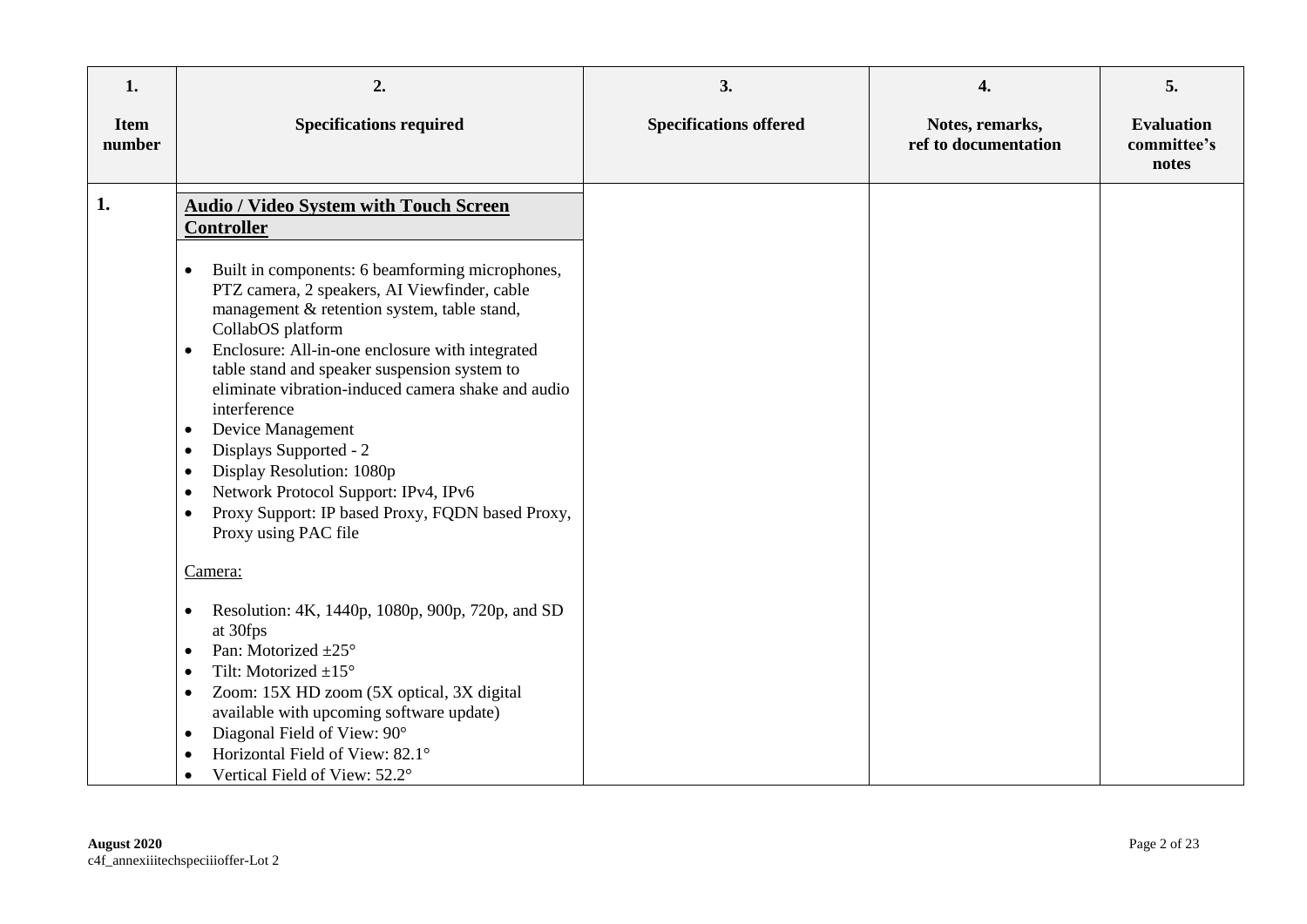| 1.                    | 2.                                                                                                                                                                                                                                                                                                                                                                                                                                                                                                                                                                                                                                                             | 3.                            | 4.                                      | 5.                                        |
|-----------------------|----------------------------------------------------------------------------------------------------------------------------------------------------------------------------------------------------------------------------------------------------------------------------------------------------------------------------------------------------------------------------------------------------------------------------------------------------------------------------------------------------------------------------------------------------------------------------------------------------------------------------------------------------------------|-------------------------------|-----------------------------------------|-------------------------------------------|
| <b>Item</b><br>number | <b>Specifications required</b>                                                                                                                                                                                                                                                                                                                                                                                                                                                                                                                                                                                                                                 | <b>Specifications offered</b> | Notes, remarks,<br>ref to documentation | <b>Evaluation</b><br>committee's<br>notes |
|                       | Total Room Coverage (field of view $+$ pan and tilt):<br>132.1° horizontal x 82.2° vertical<br><b>Speakers</b><br>Drivers: $2x$ 70 mm / 2.7 in<br>Sensitivity: 92 dB SPL @1W, 99dB SPL @8.0W,<br>both $+/-2$ dB at $\frac{1}{2}$ meter<br><b>Rated Power: 8W</b><br>$\bullet$<br>THD: 1kHz <2% at 1W<br>Speaker Sampling Rate: 48 kHz<br>٠<br>Impedance: 4 Ohms<br>٠<br>Microphones:<br>Frequency Response: 90Hz - 16kHz<br>Sensitivity: $>$ -36dBFS +/-1 dB @ 1Pa                                                                                                                                                                                             |                               |                                         |                                           |
|                       | Microphone Data Rate Output: 48KHz<br>Pickup Range: 15 ft / 4.5 m<br>Beamforming Elements: Six omnidirectional digital<br>MEMS microphones forming five adaptive acoustic<br>broadside beams<br>Audio Processing: AEC (Acoustic Echo<br>٠<br>Cancellation), VAD (Voice Activity Detector)<br>Noise Suppression: AI based de-noising algorithm<br>٠<br>Add-on Mics: Supports up to 3 additional Rally Mic<br>$\bullet$<br>Pods for larger conference rooms<br>Additional system technology:<br>Renders natural skin tones for each participant<br>٠<br>Maintains persistent room awareness and detects<br>$\bullet$<br>human figures to auto-frame participants |                               |                                         |                                           |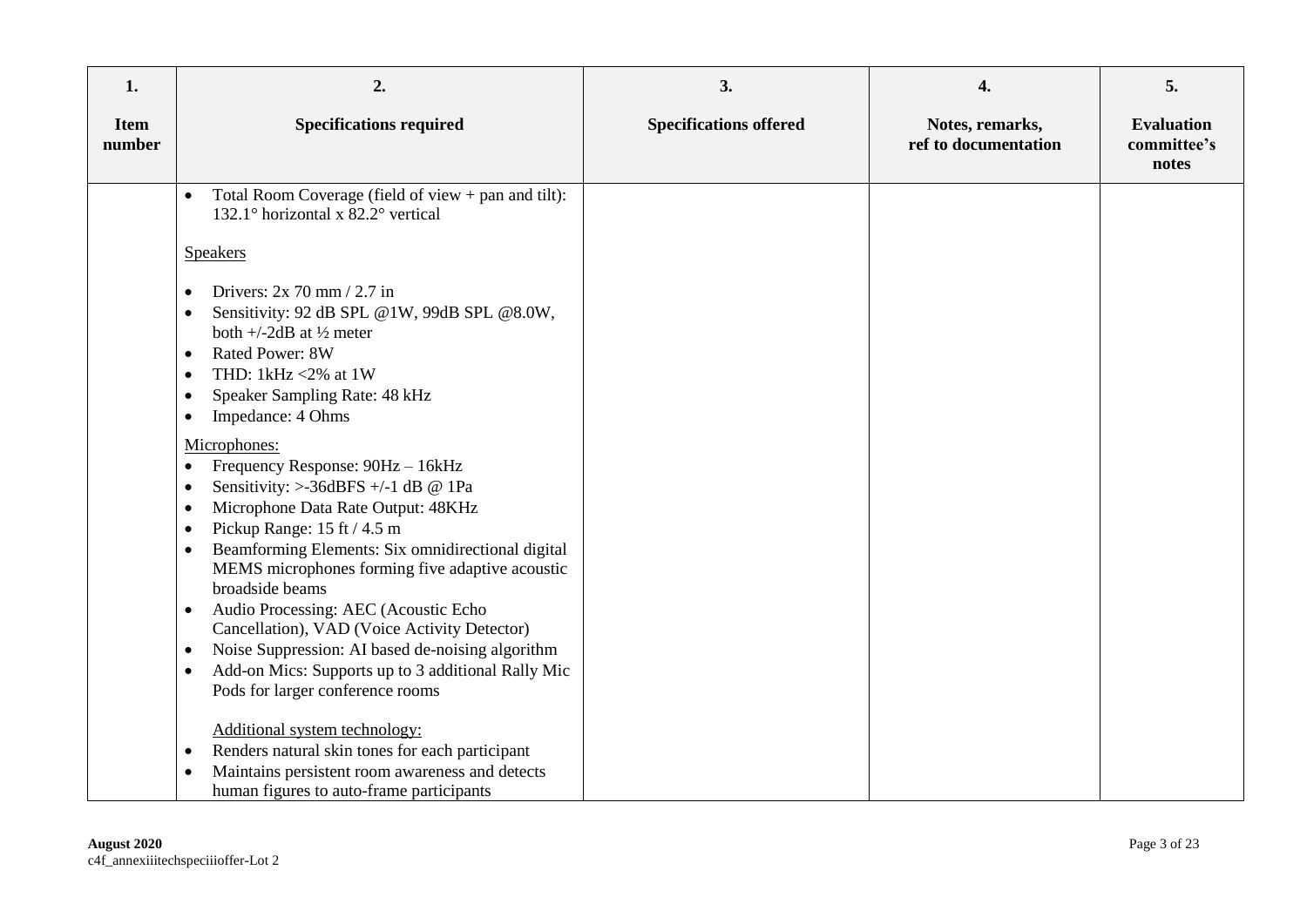| 1.                    | 2.                                                                                                                                                                                                                                                                                                                                                                                                                                                                                                                                                                                                                                                                                                                                                                                                                                                                                                                                                                                                                                                                                                                                            | 3.                            | 4.                                      | 5.                                        |
|-----------------------|-----------------------------------------------------------------------------------------------------------------------------------------------------------------------------------------------------------------------------------------------------------------------------------------------------------------------------------------------------------------------------------------------------------------------------------------------------------------------------------------------------------------------------------------------------------------------------------------------------------------------------------------------------------------------------------------------------------------------------------------------------------------------------------------------------------------------------------------------------------------------------------------------------------------------------------------------------------------------------------------------------------------------------------------------------------------------------------------------------------------------------------------------|-------------------------------|-----------------------------------------|-------------------------------------------|
| <b>Item</b><br>number | <b>Specifications required</b>                                                                                                                                                                                                                                                                                                                                                                                                                                                                                                                                                                                                                                                                                                                                                                                                                                                                                                                                                                                                                                                                                                                | <b>Specifications offered</b> | Notes, remarks,<br>ref to documentation | <b>Evaluation</b><br>committee's<br>notes |
|                       | Distinguishes speech from other sounds to auto-level<br>voices while suppressing background noise and echo<br>Interfaces:<br>HDMI Out: 2<br>$\bullet$<br>HDMI In: 1<br>٠<br>USB: 3x Type A, 1x Type C<br>٠<br>Network: 10/100/1G Ethernet<br>$\bullet$<br>WiFi: 802.11a/b/g/n/ac<br>٠<br>External Mic Input: Yes (proprietary input supports<br>٠<br>optional Rally Mic Pod, Rally Mic Pod Hub, and<br>Rally Mic Pod Extension Cable)<br>Remote Control: Bluetooth® Low Energy<br>٠<br>Power supply and cables:<br>Power Supply: Auto-sensing<br>٠<br>Operating Voltage/Power: 100-240V, 19V, 4.74A<br>٠<br>Power Supply Dimensions: 5 in (127 mm) x 2.01 in<br>$\bullet$<br>$(51$ mm) x $1.18$ in $(30$ mm)<br>DC Cable: $5$ ft $(1.5 \text{ m})$<br>٠<br>AC Cable: 3.28 gy (1 m)<br>٠<br>HDMI 1.4 Cable: 7 ft (2 m)<br>USB A to USB C 3.0 Cable: 2.2 m/7.2 ft<br>Environmental:<br>Operating Temperature: 0 to 40°C<br>$\bullet$<br>Storage Temperature: -40 to 70 °C<br>Humidity: 10 to 95%<br>٠<br>BTU/hr: 57 idle, 64 in meeting<br>$\bullet$<br>Security:<br>Full Disk Encryption: AES-128<br>Data Encryption: Symmetric Keys, PKI<br>٠ |                               |                                         |                                           |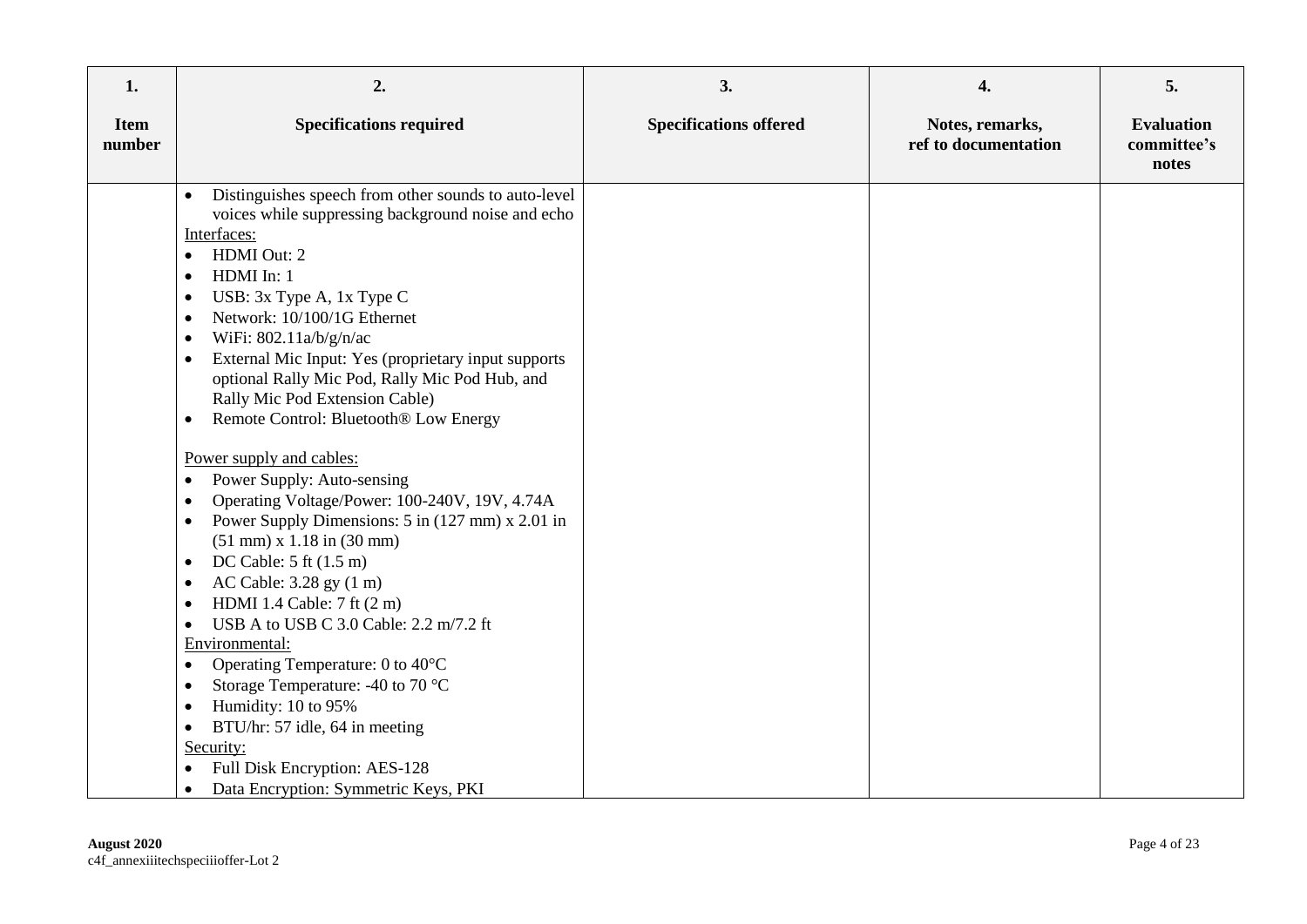| 1.                    | 2.                                                                                                                                                                                                                                                                                                                                                                                                                                                                                                                                                                                                                                                                                                                                                                                                                                                                                                                                                                                     | 3.                            | 4.                                      | 5.                                        |
|-----------------------|----------------------------------------------------------------------------------------------------------------------------------------------------------------------------------------------------------------------------------------------------------------------------------------------------------------------------------------------------------------------------------------------------------------------------------------------------------------------------------------------------------------------------------------------------------------------------------------------------------------------------------------------------------------------------------------------------------------------------------------------------------------------------------------------------------------------------------------------------------------------------------------------------------------------------------------------------------------------------------------|-------------------------------|-----------------------------------------|-------------------------------------------|
| <b>Item</b><br>number | <b>Specifications required</b>                                                                                                                                                                                                                                                                                                                                                                                                                                                                                                                                                                                                                                                                                                                                                                                                                                                                                                                                                         | <b>Specifications offered</b> | Notes, remarks,<br>ref to documentation | <b>Evaluation</b><br>committee's<br>notes |
|                       | Device Identity: Protected by device attestation<br>$\bullet$<br>Device Access: Authenticated using API<br>$\bullet$<br>Key Protection: Arm TrustZone, RPMP<br>$\bullet$<br>Certifications & Compatibility<br>Certifications: Zoom™ Certified, Certified for<br>$\bullet$<br><b>Microsoft Teams</b><br>Compatibility: Plug and play USB connectivity with<br>$\bullet$<br>any video conferencing application<br>Appliance mode: Supports compatible video<br>$\bullet$<br>conferencing software in appliance mode (no PC<br>required), including Zoom Rooms Appliances.<br><b>Package Content</b><br>Rally Bar<br>٠<br>Power supply<br>٠<br>AC power cord<br>٠<br>HDMI cable<br>$\bullet$<br><b>USB</b> cable<br>$\bullet$<br>Remote control<br>$\bullet$<br>Lens caps for main camera and AI Viewfinder<br>$\bullet$<br>User documentation<br>$\bullet$<br>All elements necessary for installation-mounting of<br>$\bullet$<br>the equipment on the movable stand must be<br>supplied |                               |                                         |                                           |
|                       | <b>Touch Screen Controller</b><br><b>Dimensions</b><br>Height: 58 mm<br>$\bullet$<br>Width: 244 mm<br>Depth: 179 mm<br>$\bullet$                                                                                                                                                                                                                                                                                                                                                                                                                                                                                                                                                                                                                                                                                                                                                                                                                                                       |                               |                                         |                                           |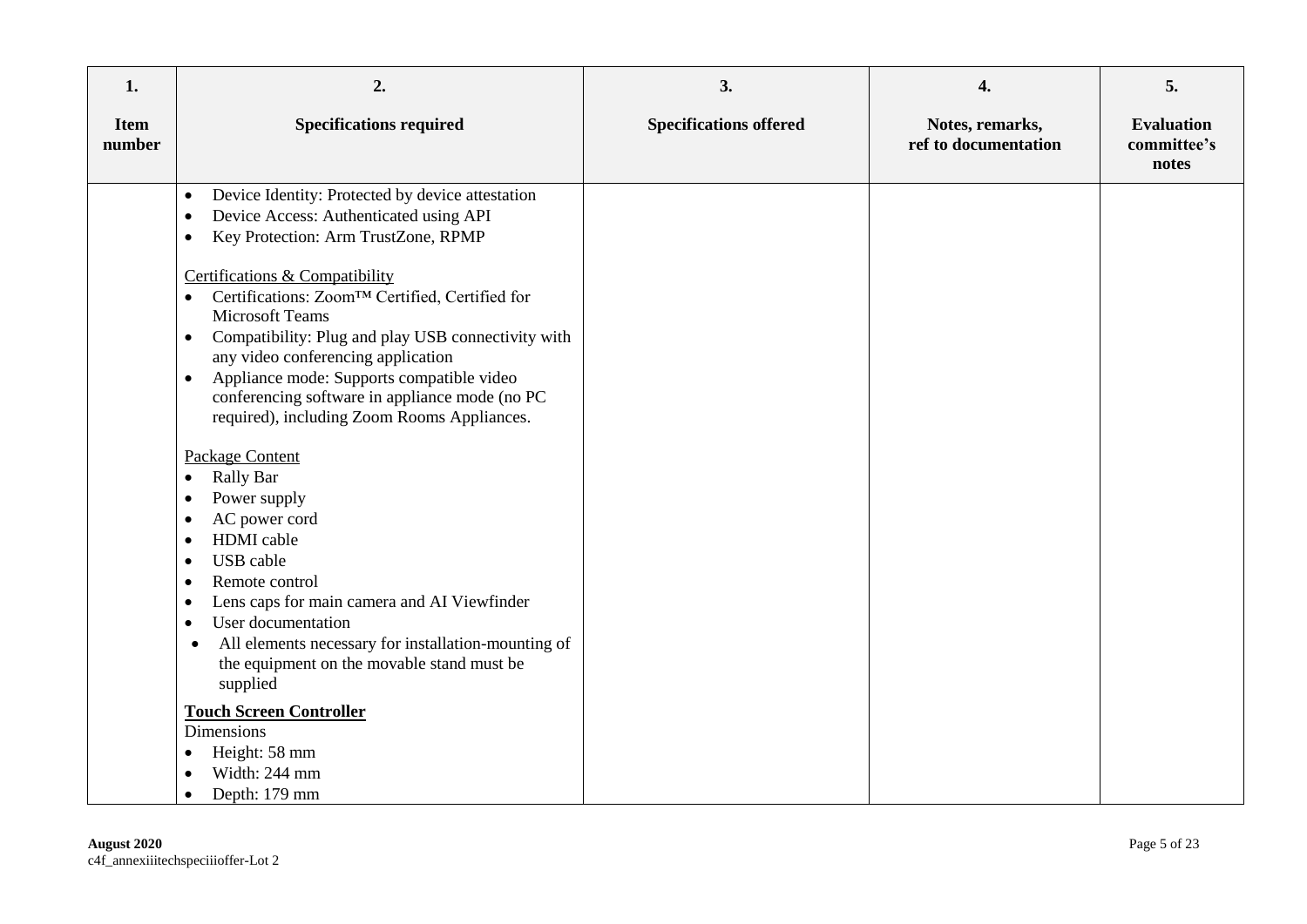| 1.                    | 2.                                                                                                                                                                                                                                                                                                                                                                                                                                                                                                                                                                                                                                                                                                                                                                                                                                                                                                                                                                                                                                                                                                                                                                                                                                                                                                         | 3.                            | 4.                                      | 5.                                        |
|-----------------------|------------------------------------------------------------------------------------------------------------------------------------------------------------------------------------------------------------------------------------------------------------------------------------------------------------------------------------------------------------------------------------------------------------------------------------------------------------------------------------------------------------------------------------------------------------------------------------------------------------------------------------------------------------------------------------------------------------------------------------------------------------------------------------------------------------------------------------------------------------------------------------------------------------------------------------------------------------------------------------------------------------------------------------------------------------------------------------------------------------------------------------------------------------------------------------------------------------------------------------------------------------------------------------------------------------|-------------------------------|-----------------------------------------|-------------------------------------------|
| <b>Item</b><br>number | <b>Specifications required</b>                                                                                                                                                                                                                                                                                                                                                                                                                                                                                                                                                                                                                                                                                                                                                                                                                                                                                                                                                                                                                                                                                                                                                                                                                                                                             | <b>Specifications offered</b> | Notes, remarks,<br>ref to documentation | <b>Evaluation</b><br>committee's<br>notes |
|                       | Weight: 1.25 kg maximun<br>$\bullet$<br>Touch sensitive display:<br>10.1" diagonal screen with 14° display angle<br>$\bullet$<br>Oleophobic and anti-glare coating<br>$\bullet$<br>1280 x 800 resolution (minimum)<br>$\bullet$<br><b>System requirements</b><br>Windows® 10<br>$\bullet$<br>Chrome OS™ 80 and higher<br>USB 2.0, 3.0, or 3.1 Type A port<br>$\bullet$<br>Ports and Interfaces<br>USB 2.0/3.0/3.1 Type C (to meeting room host<br>$\bullet$<br>system)<br>USB 2.0 Type A (for accessory connection)<br>$\bullet$<br>HDMI input (for $1080p$ video + audio content<br>sharing)<br>3.5 mm 4 pole Headset Jack<br>$\bullet$<br>Internal cable retention and strain relief system<br>$\bullet$<br>Integrated ultrasonic speaker<br>$\bullet$<br><b>Integrated PIR Motion Sensor</b><br>100mm x 100mm VESA FDMI (Flat Display<br>$\bullet$<br>Mounting Interface)<br>Kensington Lock slots 2<br>$\bullet$<br>Compatibility and Certificates:<br>Certified as a touch controller for video<br>$\bullet$<br>conferencing room solutions<br>Google Meet™, GoToRoom, Microsoft Teams<br>$\bullet$<br>Rooms on Windows, Pexip™ Room, RingCentral<br>Zoom Rooms™<br>Rooms <sup>TM</sup> ,<br>DisplayLink Plug and Display™: Controller can<br>$\bullet$<br>connect over USB as additional display for |                               |                                         |                                           |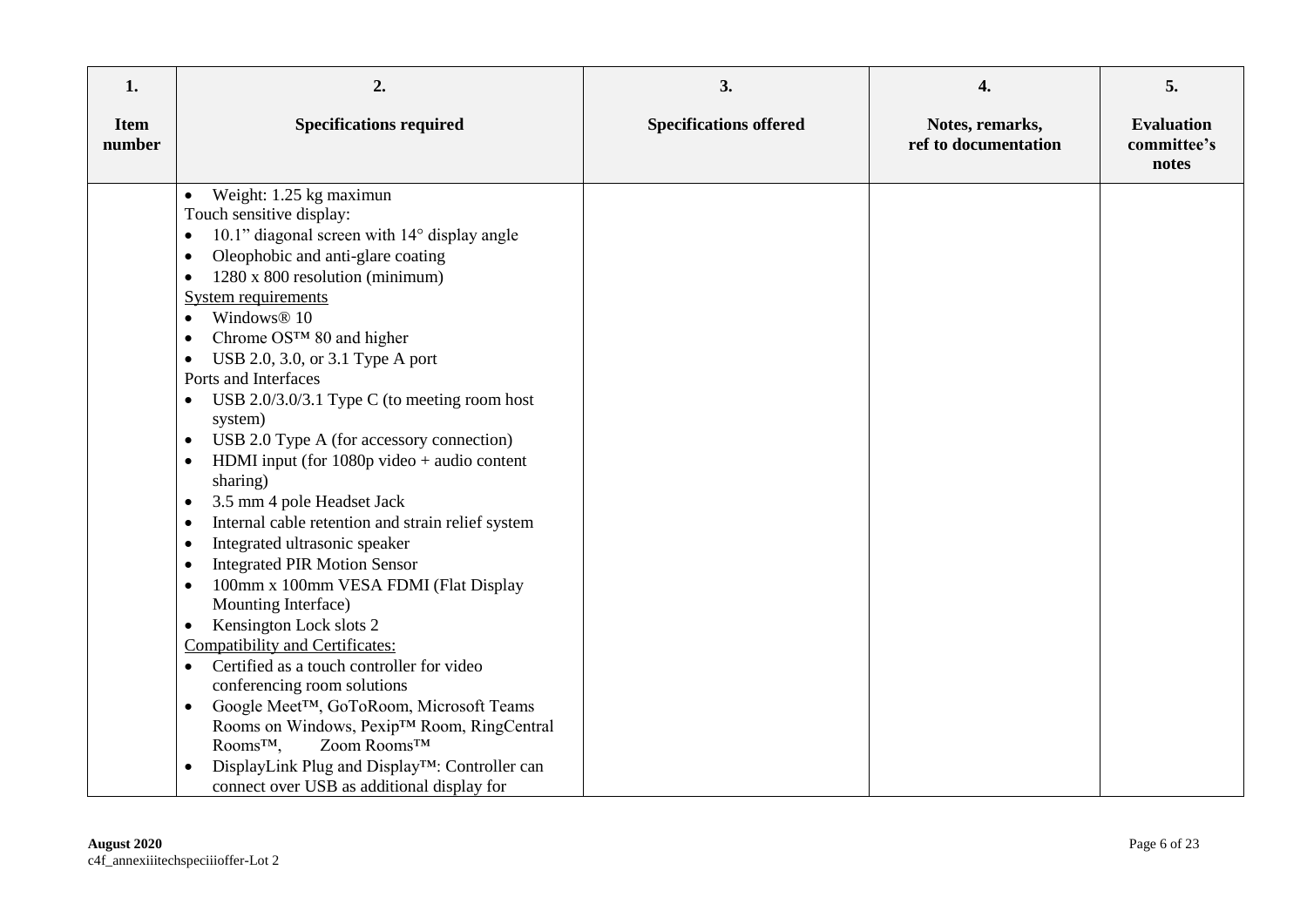| 1.                    | 2.                                                                                                                                                                                                                                                                                                                                                                                                                                                                                                                                                                                                                                                                                                                                                                                                                                                                                                                                                                  | 3.                            | 4.                                      | 5.                                        |
|-----------------------|---------------------------------------------------------------------------------------------------------------------------------------------------------------------------------------------------------------------------------------------------------------------------------------------------------------------------------------------------------------------------------------------------------------------------------------------------------------------------------------------------------------------------------------------------------------------------------------------------------------------------------------------------------------------------------------------------------------------------------------------------------------------------------------------------------------------------------------------------------------------------------------------------------------------------------------------------------------------|-------------------------------|-----------------------------------------|-------------------------------------------|
| <b>Item</b><br>number | <b>Specifications required</b>                                                                                                                                                                                                                                                                                                                                                                                                                                                                                                                                                                                                                                                                                                                                                                                                                                                                                                                                      | <b>Specifications offered</b> | Notes, remarks,<br>ref to documentation | <b>Evaluation</b><br>committee's<br>notes |
|                       | supported operating systems including Windows 10<br>i Chrome OS<br>Package content for Touch Screen Controller:<br>Package content for Touch Screen Controller with Cat5e<br>Kit:<br><b>Touch Screen Controller</b><br>$\bullet$<br>Cat5e Kit (all necessary Cat5e cables and<br>$\bullet$<br>connectors)<br>Receiver<br>$\bullet$<br>Dongle Transceiver<br>$\bullet$<br>100-240v Power Supply with International<br><b>Adaptor Set</b><br>2.97 m Cat5e Cable<br>7.0 m Cat5e Cable<br>HDMI 1.4a cable 2.0 m<br>$\bullet$<br><b>VESA Mounting Screws (4)</b><br>All necessary elements for wall mounting or desktop<br>$\bullet$<br>mounting<br>Microfiber Cloth<br>$\bullet$<br>Documentation<br>$\bullet$<br>Audio-video system must be installed/mounted at<br>$\bullet$<br>movable stand by contractor<br>Audio-video system must be functionally connected<br>$\bullet$<br>to a computer, connected to a controller and<br>operationally tested and functional. |                               |                                         |                                           |
|                       | <b>Quantity 1</b>                                                                                                                                                                                                                                                                                                                                                                                                                                                                                                                                                                                                                                                                                                                                                                                                                                                                                                                                                   |                               |                                         |                                           |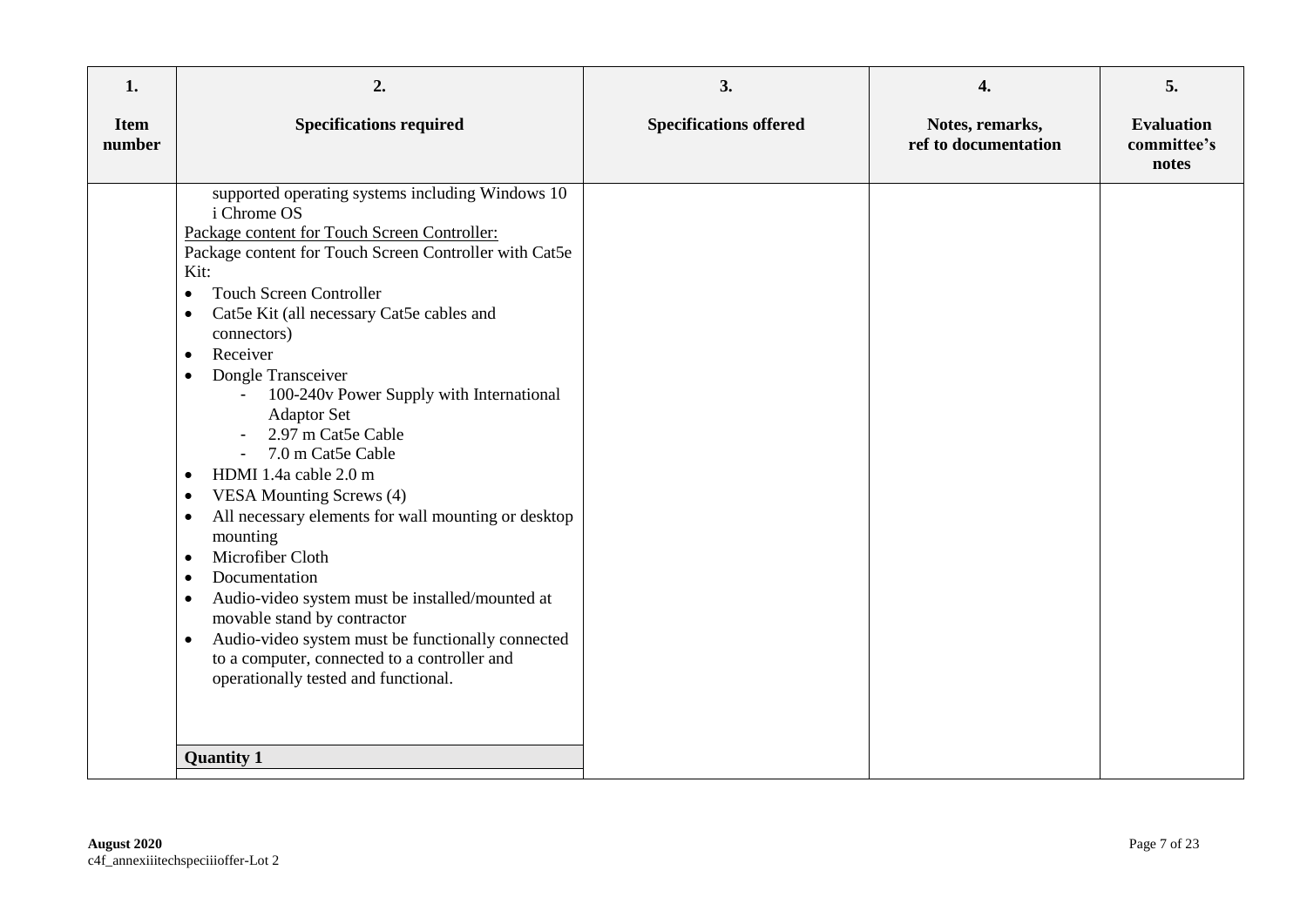| 1.                    | 2.                                                                                                                                                                                                                                                                                                                                                                                                                                                                                                                                                                                                                                                                                                                                                                  | 3.                            | 4.                                      | 5.                                        |
|-----------------------|---------------------------------------------------------------------------------------------------------------------------------------------------------------------------------------------------------------------------------------------------------------------------------------------------------------------------------------------------------------------------------------------------------------------------------------------------------------------------------------------------------------------------------------------------------------------------------------------------------------------------------------------------------------------------------------------------------------------------------------------------------------------|-------------------------------|-----------------------------------------|-------------------------------------------|
| <b>Item</b><br>number | <b>Specifications required</b>                                                                                                                                                                                                                                                                                                                                                                                                                                                                                                                                                                                                                                                                                                                                      | <b>Specifications offered</b> | Notes, remarks,<br>ref to documentation | <b>Evaluation</b><br>committee's<br>notes |
|                       |                                                                                                                                                                                                                                                                                                                                                                                                                                                                                                                                                                                                                                                                                                                                                                     |                               |                                         |                                           |
| $\overline{2}$        | <b>Computer:</b><br>Processor Intel, Core i7, 8 cores, Intel i7-10700T (or<br>$\bullet$<br>equivalent), 2.0 GHz<br>Chipset Q470 (or equivalent)<br>$\bullet$<br>RAM 16 GB, DDR4 2666MHz<br>$\bullet$<br>HDD 512 GB SSD<br>$\bullet$<br>OS Windows 10 Pro<br>$\bullet$<br>Wireless PC adapter<br>$\bullet$<br>HDMI port x1<br>$\bullet$<br>Display port x1<br>$\bullet$<br>USB 2.0 port x2<br>$\bullet$<br>USB 3.0 port x3<br>$\bullet$<br>USB 3.1 port x1<br>$\bullet$<br>USB Type C_PC x1<br>$\bullet$<br>Case - Desktop Mini<br>$\bullet$<br>Keyboard - Wireless, Serbian Latin + batteries for<br>$\bullet$<br>the keyboard<br>Mouse Wireless, optical + batteries for the mouse<br>$\bullet$<br>Case dimensions (WxHxD mm) 180x35x180<br>$\bullet$<br>(maximum) |                               |                                         |                                           |
|                       | Quantity:1                                                                                                                                                                                                                                                                                                                                                                                                                                                                                                                                                                                                                                                                                                                                                          |                               |                                         |                                           |
| $\mathbf{3}$          | <b>Wi-Fi Access Point</b>                                                                                                                                                                                                                                                                                                                                                                                                                                                                                                                                                                                                                                                                                                                                           |                               |                                         |                                           |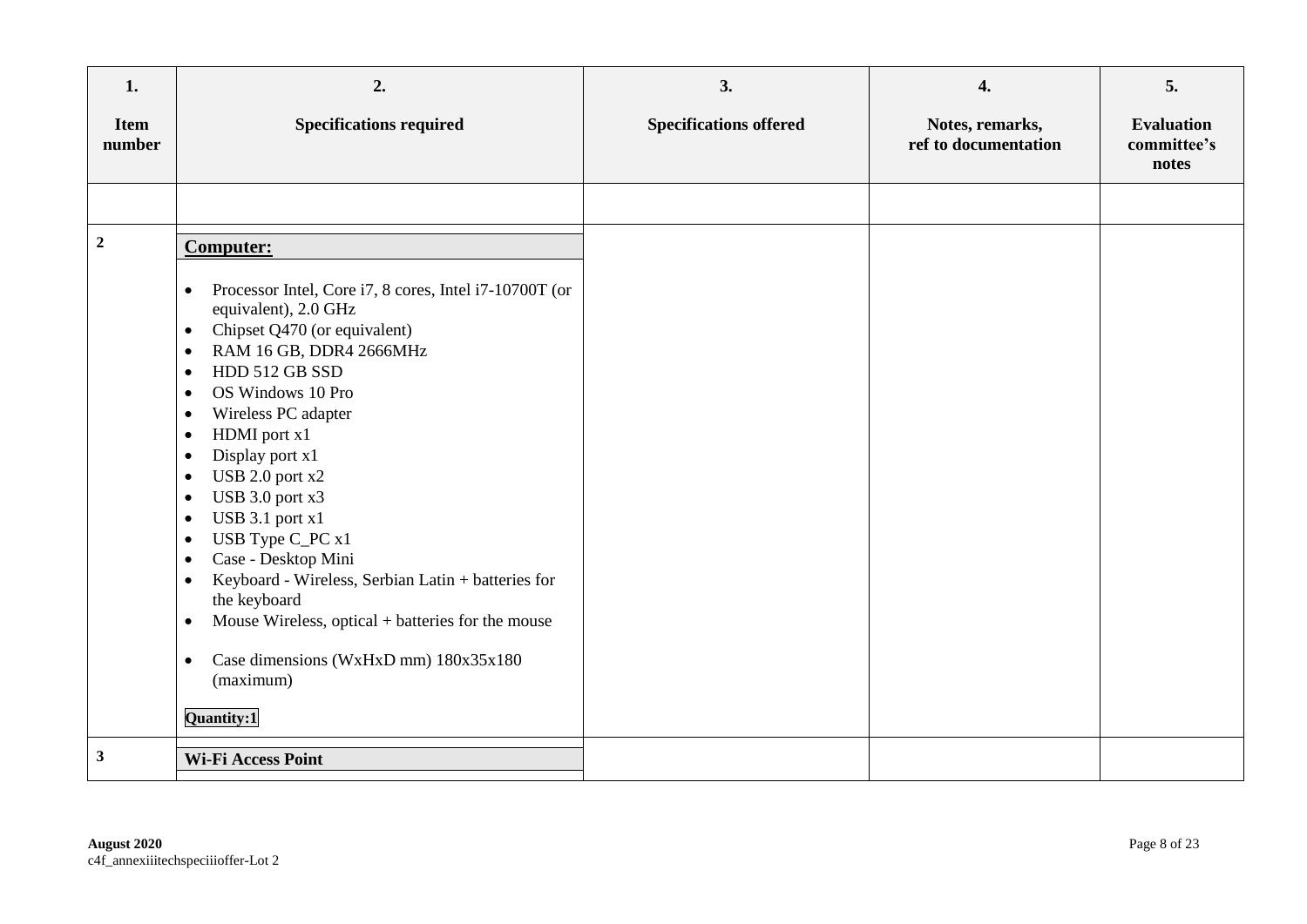| 1.                    | 2.                                                                                                                                                                                                                                                                                                                                                                                                                                                                                                                                                                                                                                                                                                                                                                                                                                                                                                                                                                                                                                                                                                                                                                                                                                       | 3.                            | 4.                                      | 5.                                        |
|-----------------------|------------------------------------------------------------------------------------------------------------------------------------------------------------------------------------------------------------------------------------------------------------------------------------------------------------------------------------------------------------------------------------------------------------------------------------------------------------------------------------------------------------------------------------------------------------------------------------------------------------------------------------------------------------------------------------------------------------------------------------------------------------------------------------------------------------------------------------------------------------------------------------------------------------------------------------------------------------------------------------------------------------------------------------------------------------------------------------------------------------------------------------------------------------------------------------------------------------------------------------------|-------------------------------|-----------------------------------------|-------------------------------------------|
| <b>Item</b><br>number | <b>Specifications required</b>                                                                                                                                                                                                                                                                                                                                                                                                                                                                                                                                                                                                                                                                                                                                                                                                                                                                                                                                                                                                                                                                                                                                                                                                           | <b>Specifications offered</b> | Notes, remarks,<br>ref to documentation | <b>Evaluation</b><br>committee's<br>notes |
|                       | General:<br>AP Type: AP type: Indoor, dual radio, 5GHz<br>$\bullet$<br>802.11ax 4x4 MIMO and 2.4GHz 802.11ax 2x2<br><b>MIMO</b><br>Networking:<br>Form Factor: In-ceiling<br>$\bullet$<br><b>Connectivity Technology: Wireless</b><br>$\bullet$<br>Data Transfer Rate: 4.8 Gbps<br>$\bullet$<br>Line Coding Format: CCK, 64 QAM, 256 QAM,<br>$\bullet$<br>BPSK, QPSK, 16 QAM, OFDM, 1024 QAM,<br><b>OFDMA</b><br>Data Link Protocol: IEEE 802.11b, IEEE 802.11a,<br>$\bullet$<br>IEEE 802.11g, IEEE 802.11n, IEEE 802.11ac,<br>Bluetooth 5.0, IEEE 802.11ax (Wi-Fi 6)<br>Spread Spectrum Method: OFDM, DSSS<br>$\bullet$<br>Frequency Band: 2.4 GHz, 5 GHz<br>$\bullet$<br>Performance: Maximum data rate (2.4 GHz): 575<br>$\bullet$<br>Mbps, Maximum data rate (5 GHz): 4.8 Gbps,<br>Aggregate bandwidth: 5.4 Gbps<br>Capacity: Wireless clients per Wi-Fi radio: 256,<br>$\bullet$<br>OFDMA units: 16, BSSIDs per radio: 16<br>Status Indicators: System, status<br>$\bullet$<br>Features: Trusted Platform Module (TPM), LACP<br>$\bullet$<br>support, Adaptive Radio Management (ARM),<br>Maximum Ratio Combining (MRC), Low Density<br>Parity Check (LDPC), Transmit Beam-forming<br>(TxBF) ready, Direct Sequence Spread Spectrum |                               |                                         |                                           |
|                       | (DSSS), Cyclic Delay Diversity (CDD), Space Time                                                                                                                                                                                                                                                                                                                                                                                                                                                                                                                                                                                                                                                                                                                                                                                                                                                                                                                                                                                                                                                                                                                                                                                         |                               |                                         |                                           |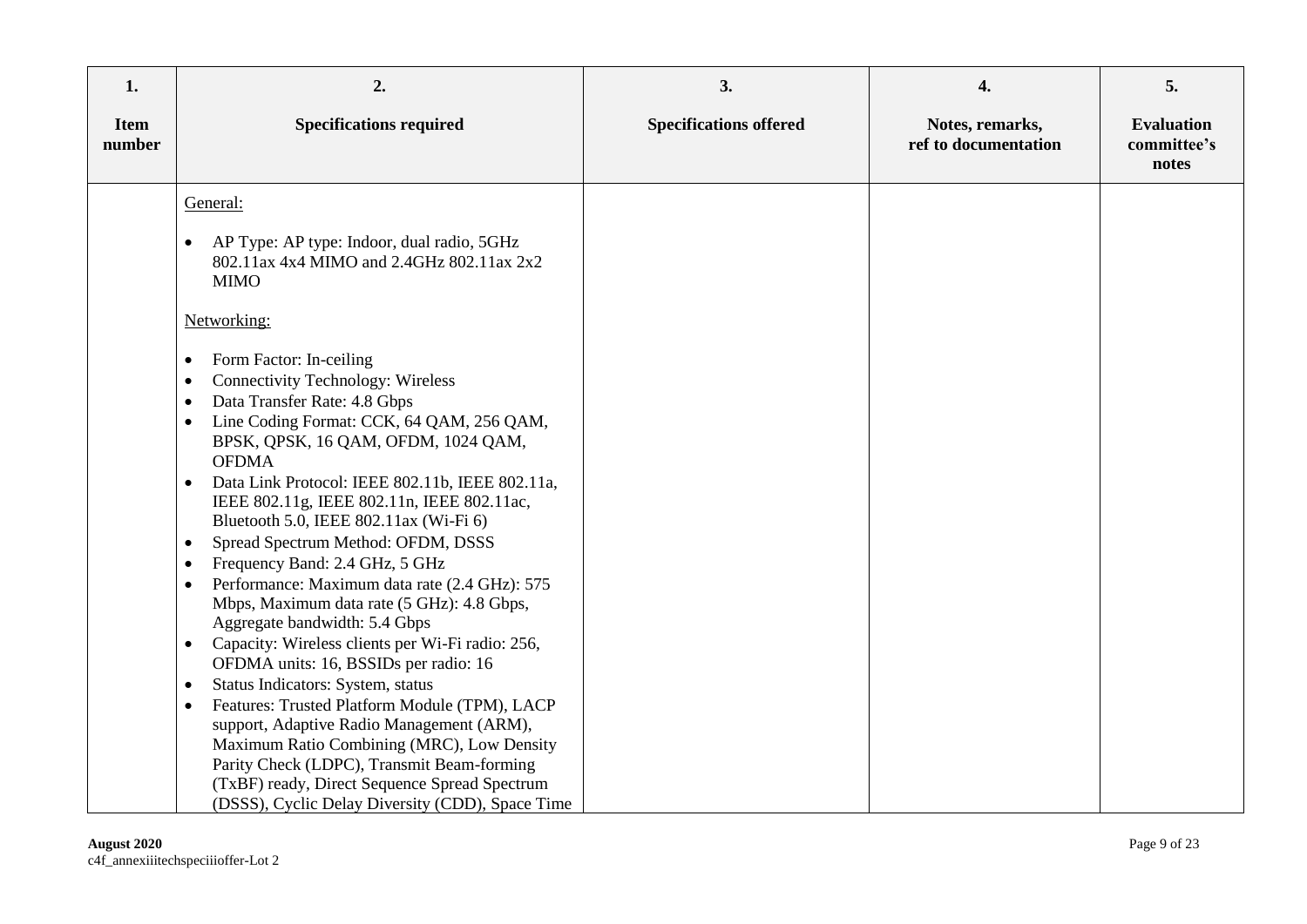| 1.                    | 2.                                                                                                                                                                                                                                                                                                                                                                                                                                                                                                                                                                                                                                                                                                                                                                                                                                                                                                                                                                                  | 3.                            | 4.                                      | 5.                                        |
|-----------------------|-------------------------------------------------------------------------------------------------------------------------------------------------------------------------------------------------------------------------------------------------------------------------------------------------------------------------------------------------------------------------------------------------------------------------------------------------------------------------------------------------------------------------------------------------------------------------------------------------------------------------------------------------------------------------------------------------------------------------------------------------------------------------------------------------------------------------------------------------------------------------------------------------------------------------------------------------------------------------------------|-------------------------------|-----------------------------------------|-------------------------------------------|
| <b>Item</b><br>number | <b>Specifications required</b>                                                                                                                                                                                                                                                                                                                                                                                                                                                                                                                                                                                                                                                                                                                                                                                                                                                                                                                                                      | <b>Specifications offered</b> | Notes, remarks,<br>ref to documentation | <b>Evaluation</b><br>committee's<br>notes |
|                       | Blocking Code (STBC), Advanced Cellular<br>Coexistence (ACC), ClientMatch, cyclic shift<br>diversity (CSD), AppRF technology, MU-MIMO<br>technology, packet aggregation A-MPDU, packet<br>aggregation A-MSDU, Air Monitor (AM),<br>Intelligent Power Monitoring (IPM), Dynamic<br>Frequency Selection (DFS), Secure Core<br>Technology (SCT), High-Throughput (HT) support,<br>4x4 MU-MIMO technology, LED off mode,<br><b>Orthogonal Frequency Division Multiplexing</b><br>(OFDM), Aruba AirMatch, spectrum analyzer, Very<br>High Throughput (VHT) support, Orthogonal<br>Frequency Division Multiple Access (OFDMA),<br>unified AP support, custom deep-sleep mode, High<br>Efficiency (HE) support, Target Wait Time (TWT)<br>Encryption Algorithm:<br>WPA, WPA2, WPA3<br>$\bullet$<br>Compliant Standards: IEEE 802.11b, IEEE 802.11a,<br>$\bullet$<br>IEEE 802.3af, IEEE 802.11g, IEEE 802.11n, IEEE<br>802.3at, IEEE 802.11ac, IEEE 802.3bz, IEEE<br>802.3bt, IEEE 802.11ax |                               |                                         |                                           |
|                       | Expansion / Connectivity:                                                                                                                                                                                                                                                                                                                                                                                                                                                                                                                                                                                                                                                                                                                                                                                                                                                                                                                                                           |                               |                                         |                                           |
|                       | Interfaces: 1 x Smart Rate - RJ-45, 1 x 1000Base-T -<br>$\bullet$<br>RJ-45, 1 x USB 2.0 - Type A, 1 x console - micro-<br><b>USB</b><br>Power:<br>$\bullet$<br>Power Over Ethernet (PoE) Supported PoE<br><b>Power Consumption Operational</b><br>16 Watt<br>$\bullet$                                                                                                                                                                                                                                                                                                                                                                                                                                                                                                                                                                                                                                                                                                              |                               |                                         |                                           |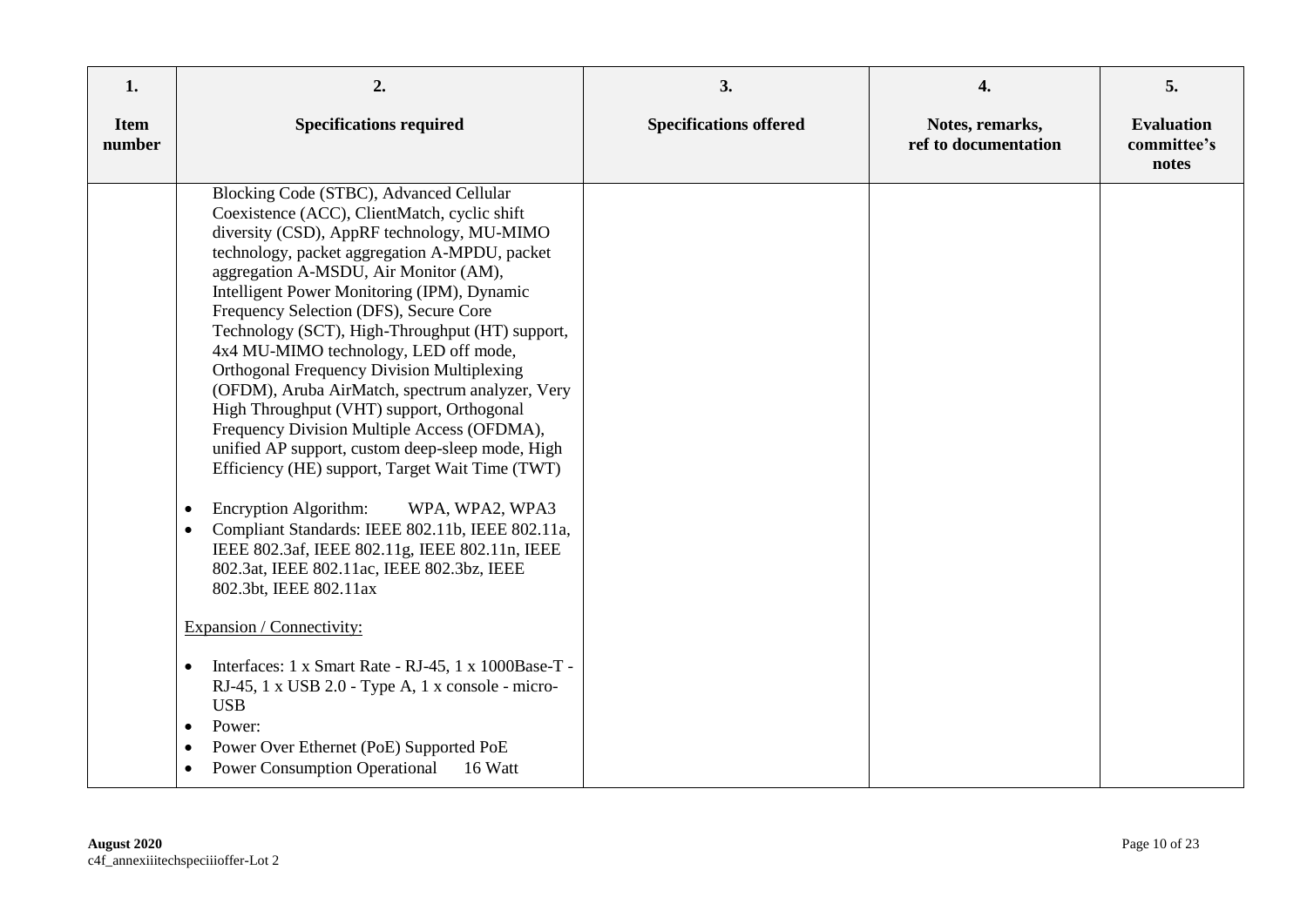| 1.                      | 2.                                                                                                                                                                                                                                                                                                                                                                                                                                                                                                                                                                                                                                                                                    | 3.                            | 4.                                      | 5.                                        |
|-------------------------|---------------------------------------------------------------------------------------------------------------------------------------------------------------------------------------------------------------------------------------------------------------------------------------------------------------------------------------------------------------------------------------------------------------------------------------------------------------------------------------------------------------------------------------------------------------------------------------------------------------------------------------------------------------------------------------|-------------------------------|-----------------------------------------|-------------------------------------------|
| <b>Item</b><br>number   | <b>Specifications required</b>                                                                                                                                                                                                                                                                                                                                                                                                                                                                                                                                                                                                                                                        | <b>Specifications offered</b> | Notes, remarks,<br>ref to documentation | <b>Evaluation</b><br>committee's<br>notes |
|                         | Antenna:<br>Antenna Internal<br>٠<br>Antenna Quantity 4<br>٠<br>Directivity Omni-directional<br>٠<br>Gain Level 7.5 dBi<br>Compliant Standards: UL 2043, FCC, EN 60601-1-<br>$\bullet$<br>1, CE/EMC, Directive 2014/35/EU, Directive<br>2014/30/EU, ISED, Directive 2014/53/EU,<br>IEC/EN/UL 60950, EN60601-1-2, ETS 300 019<br>Class 1.1, ETS 300 019 Class 2.3<br>Environmental: humidity 5 - 93%, temperature (T-<br>٠<br>T) $0 - 50$ °C,<br>All elements necessary for installment/mounting of<br>$\bullet$<br>the equipment to ceiling must be included (e.g.<br>mounts, bolts, screws, etc.)<br>Equipment must be installed to ceiling by the<br>٠<br>contractor<br>Quantity: 1 |                               |                                         |                                           |
| $\overline{\mathbf{4}}$ | TV:<br>Screen size 65" (165 cm)<br>Resolution 4K Ultra HD, LED<br>$\bullet$<br>Smart functions: OS (Operating System) webOS<br>$\bullet$<br>Smart<br>Remote control: Smart (Magic remote supported)<br>٠                                                                                                                                                                                                                                                                                                                                                                                                                                                                              |                               |                                         |                                           |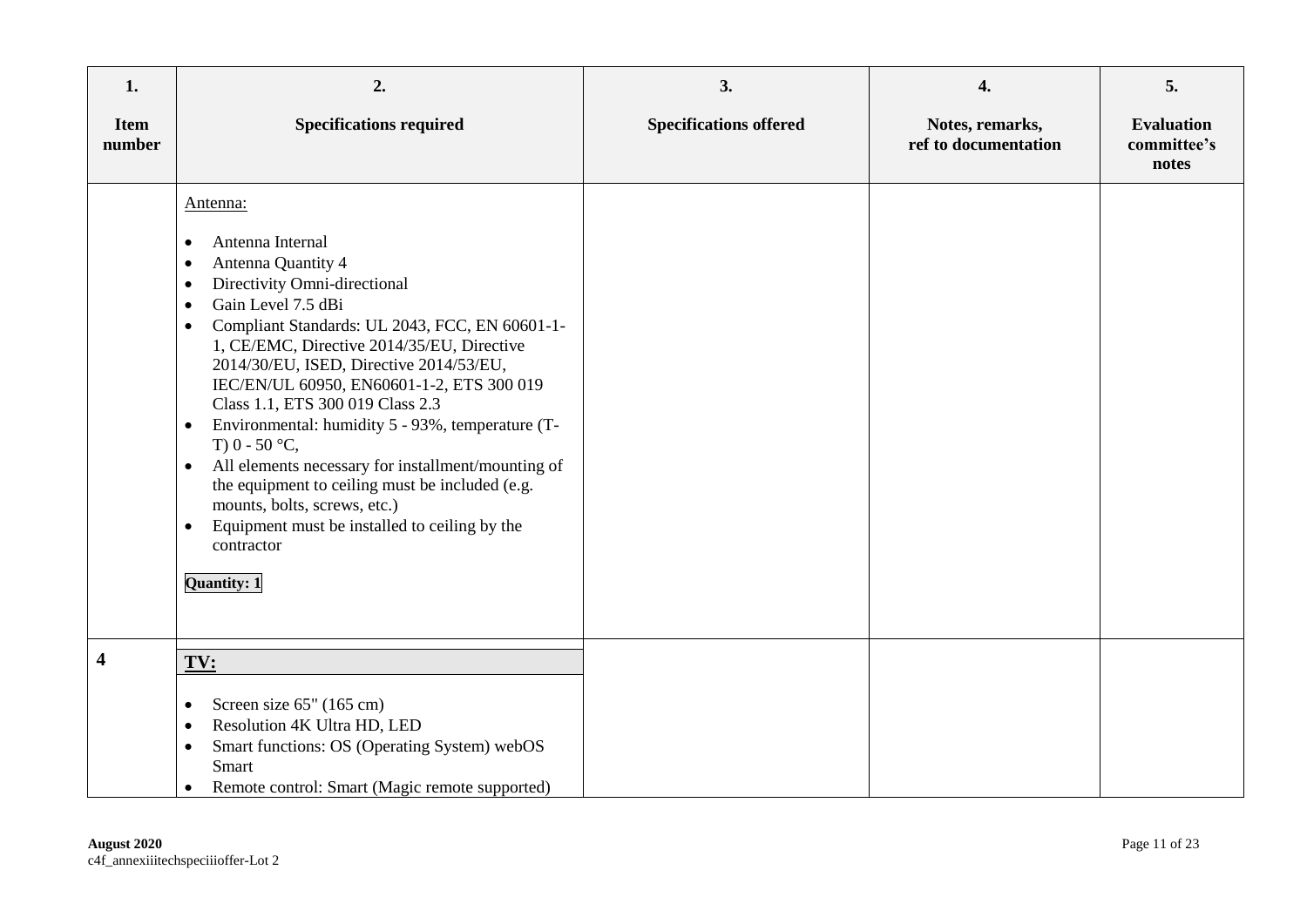| 1.                    | 2.                                                                                                                                                                                                                                                                                                                                                                                                                                                                                                                                                                                                                                                                                                                                         | 3.                            | 4.                                      | 5.                                        |
|-----------------------|--------------------------------------------------------------------------------------------------------------------------------------------------------------------------------------------------------------------------------------------------------------------------------------------------------------------------------------------------------------------------------------------------------------------------------------------------------------------------------------------------------------------------------------------------------------------------------------------------------------------------------------------------------------------------------------------------------------------------------------------|-------------------------------|-----------------------------------------|-------------------------------------------|
| <b>Item</b><br>number | <b>Specifications required</b>                                                                                                                                                                                                                                                                                                                                                                                                                                                                                                                                                                                                                                                                                                             | <b>Specifications offered</b> | Notes, remarks,<br>ref to documentation | <b>Evaluation</b><br>committee's<br>notes |
|                       | Voice search<br>$\bullet$<br>Quick Access<br>$\bullet$<br>Internet browser<br>$\bullet$                                                                                                                                                                                                                                                                                                                                                                                                                                                                                                                                                                                                                                                    |                               |                                         |                                           |
|                       | Video:<br>Picture Mastering Index 60Hz<br>$\bullet$<br>HDR tehnology: Active HDR<br>$\bullet$<br>HDR10 Pro<br>$\bullet$<br><b>HLG</b> Pro<br>$\bullet$<br>Nano Cell tehnologija LCD<br>$\bullet$<br>Procesor: Quad Core Processor 4K<br>$\bullet$<br>4K upscaler<br>$\bullet$<br>Audio:<br>Audio out (wats) 20W<br>$\bullet$<br>Speaker system 2.0ch<br>٠<br>Clear Voice<br>$\bullet$<br>Slots / Connnectors/ Cables:<br>HDMI x2 - ARC (Audio Return Channel)<br>$\bullet$<br>HDMI cable 2m<br>$\bullet$<br>USB x1<br>$\bullet$<br>LAN (Internet access and DLNA) x1<br>$\bullet$<br>CI Slot<br>$\bullet$<br>RF In<br>$\bullet$<br>WiFi<br>$\bullet$<br>Bluetooth<br>$\bullet$<br>Digital Audio Out (Optical)<br>٠<br>Additional functions |                               |                                         |                                           |
|                       | Music player<br>$\bullet$<br><b>Channel Advisor</b><br>$\bullet$                                                                                                                                                                                                                                                                                                                                                                                                                                                                                                                                                                                                                                                                           |                               |                                         |                                           |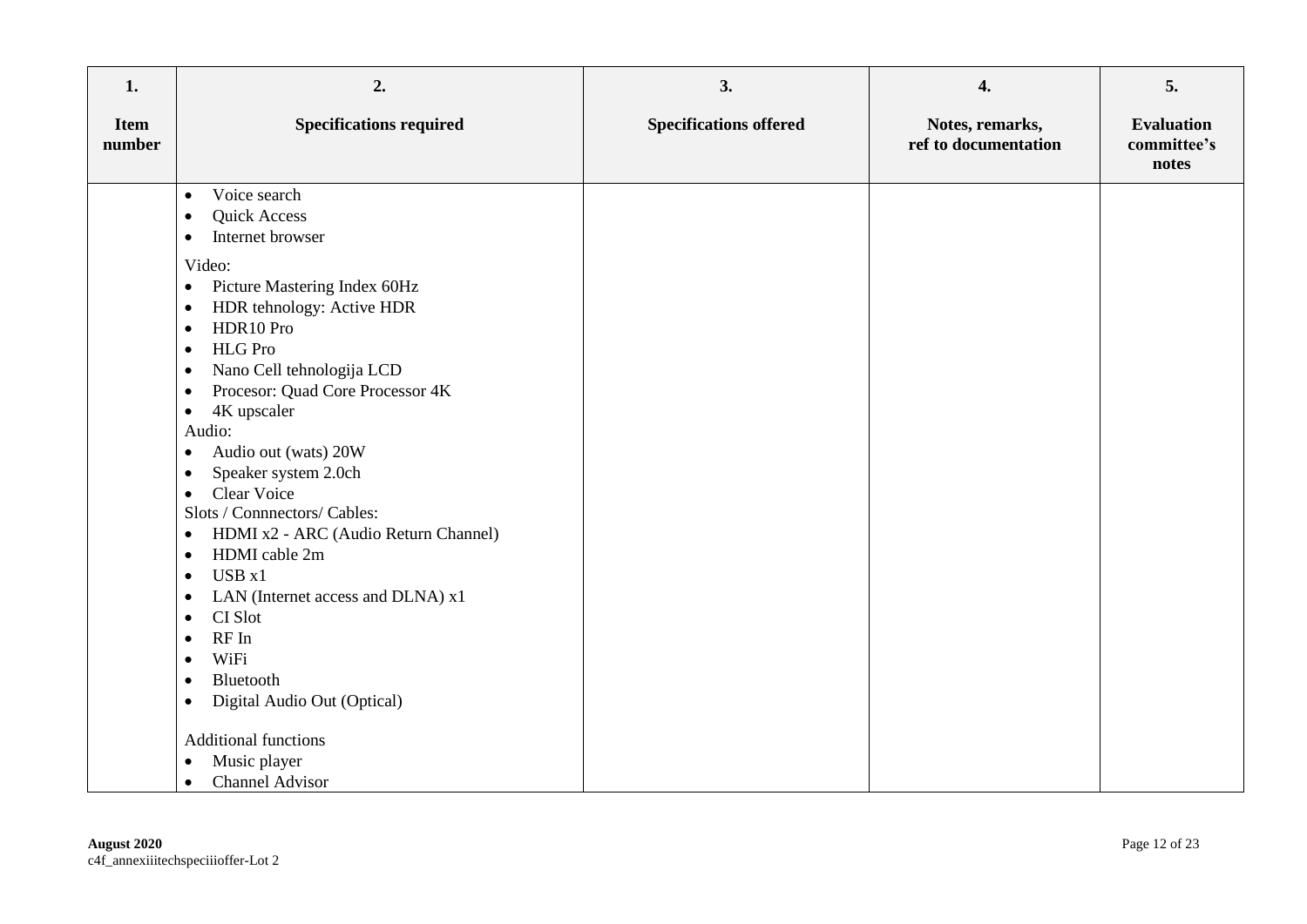| 1.                    | 2.                                                                                                                                                                                                                                                                                                                                                                                                                                                                                                                                                                                                                                                 | 3.                            | 4.                                      | 5.                                        |
|-----------------------|----------------------------------------------------------------------------------------------------------------------------------------------------------------------------------------------------------------------------------------------------------------------------------------------------------------------------------------------------------------------------------------------------------------------------------------------------------------------------------------------------------------------------------------------------------------------------------------------------------------------------------------------------|-------------------------------|-----------------------------------------|-------------------------------------------|
| <b>Item</b><br>number | <b>Specifications required</b>                                                                                                                                                                                                                                                                                                                                                                                                                                                                                                                                                                                                                     | <b>Specifications offered</b> | Notes, remarks,<br>ref to documentation | <b>Evaluation</b><br>committee's<br>notes |
|                       | Wi-Di (Wireless Display) – wireless connection<br>$\bullet$<br>with a computer<br>Airplay (iPhone, iPad, MacBook supported)<br>$\bullet$<br>Miracast DaSimplink (HDMI CEC)<br>$\bullet$<br><b>DLNA</b><br>$\bullet$<br>Installment/mounting of the TV onto the movable<br>$\bullet$<br>stand, and all necessary elements (screws, bars etc.)<br>by the contractor must be included                                                                                                                                                                                                                                                                 |                               |                                         |                                           |
|                       | Quantity: 1                                                                                                                                                                                                                                                                                                                                                                                                                                                                                                                                                                                                                                        |                               |                                         |                                           |
| $\sqrt{5}$            | <b>Monitor:</b><br>Monitor Size 23.8"<br>$\bullet$<br>Display Resolution 1920 x 1080<br>Brightness 250 cd/m <sup>2</sup><br>$\bullet$<br>Aspect Ratio 16:9<br>Contrast Ratio 3000:1<br><b>Connection Type</b><br>$\bullet$<br>1 x HDMI 1.4<br>$\circ$<br>1 x VGA<br>$\circ$<br>1 x Audio Out (3.5mm)<br>$\circ$<br>Weight 3.1 Kg (max)<br>$\bullet$<br><b>Backlight WLED</b><br>$\bullet$<br>Response Time 5ms (Extreme Mode), 6ms (Normal<br>$\bullet$<br>Mode)<br>Panel Type Vertical Alignment<br>$\bullet$<br>Viewing Angle 178 / 178 degrees<br>$\bullet$<br>Stand Tilt Angle $(-5^{\circ}/22^{\circ})$<br>EU Energy Rating $A+$<br>$\bullet$ |                               |                                         |                                           |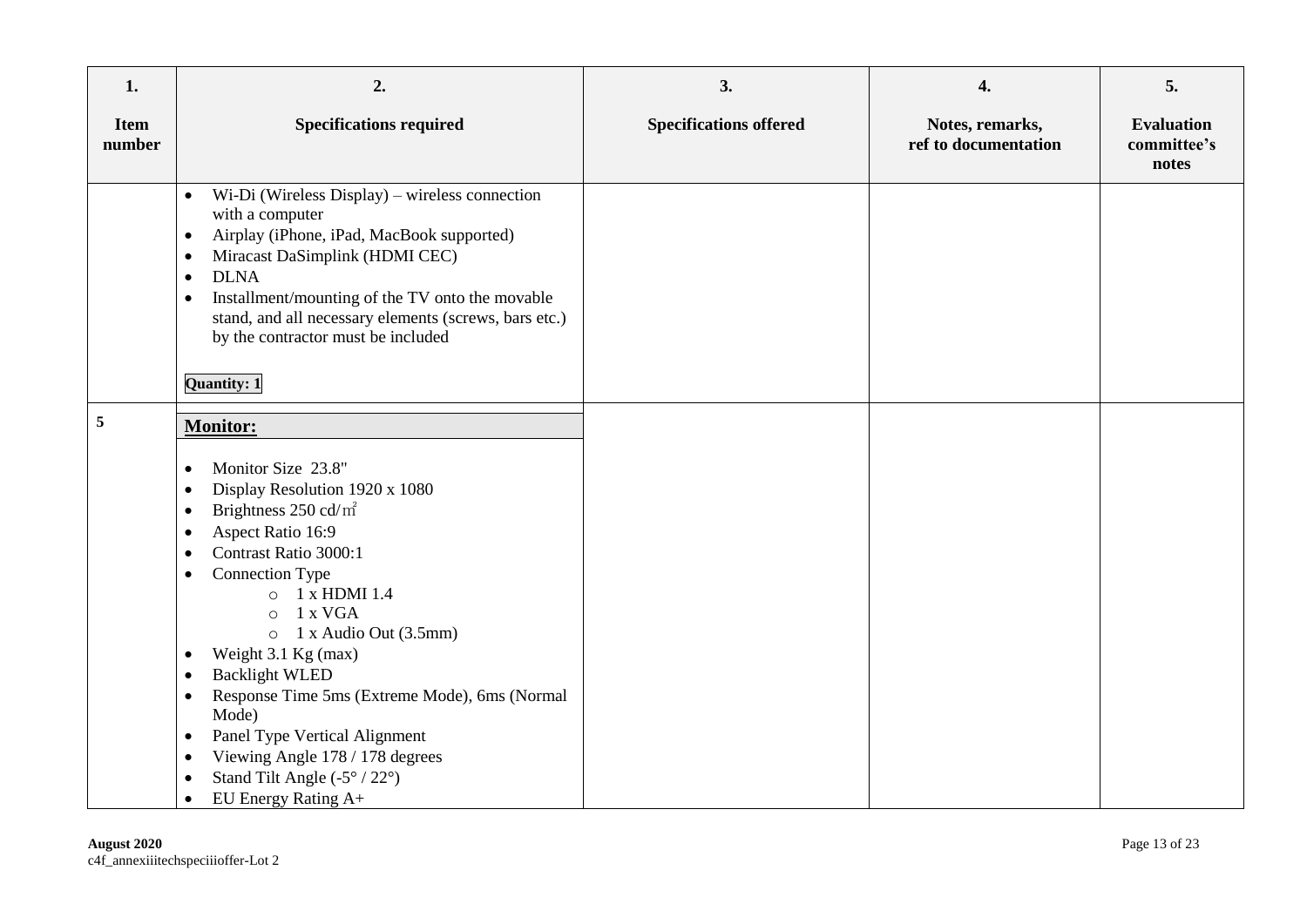| 1.                    | 2.                                                                                                                                                                                                                                                                                                                                                                                                                                                                                                                                                                                                         | 3.                            | 4.                                      | 5.                                        |
|-----------------------|------------------------------------------------------------------------------------------------------------------------------------------------------------------------------------------------------------------------------------------------------------------------------------------------------------------------------------------------------------------------------------------------------------------------------------------------------------------------------------------------------------------------------------------------------------------------------------------------------------|-------------------------------|-----------------------------------------|-------------------------------------------|
| <b>Item</b><br>number | <b>Specifications required</b>                                                                                                                                                                                                                                                                                                                                                                                                                                                                                                                                                                             | <b>Specifications offered</b> | Notes, remarks,<br>ref to documentation | <b>Evaluation</b><br>committee's<br>notes |
|                       | Power Requirement 100 - 240 VAC, 47 - 63 Hz<br>$\bullet$<br>Included Accessory HDMI cable 1,8m (minimum)<br>٠<br>Color Support 16.7 Million<br>٠<br>Kensington Lock<br>Power Consumption 18W Typical, 23W Max,<br><0.5W Sleep, <0.3W Power Off<br><b>Quantity 1</b>                                                                                                                                                                                                                                                                                                                                        |                               |                                         |                                           |
| 6                     | Projector:                                                                                                                                                                                                                                                                                                                                                                                                                                                                                                                                                                                                 |                               |                                         |                                           |
|                       | Technology<br>Projection System: 3LCD Technology, RGB liquid<br>crystal shutter<br>LCD Panel: 0,61 inch with MLA (D10)<br>$\bullet$<br>Image<br>Color Light Output: 3.400 Lumen-2.200 Lumen<br>(economy) In accordance with ISO 21118:2013<br>White Light Output: 3.400 Lumen - 2.200 Lumen<br>$\bullet$<br>(economy) In accordance with ISO 21118:2013<br>Resolution: Full HD 1080p, 1920 x 1080, 16:9<br>٠<br>High Definition: Full HD<br>٠<br>Aspect Ratio: 16:9<br>Contrast Ratio: 16.000: 1<br>٠<br>Light source: Lamp<br>Lamp: UHE, 210 W, 6.000 h durability, 12.000 h<br>durability (economy mode) |                               |                                         |                                           |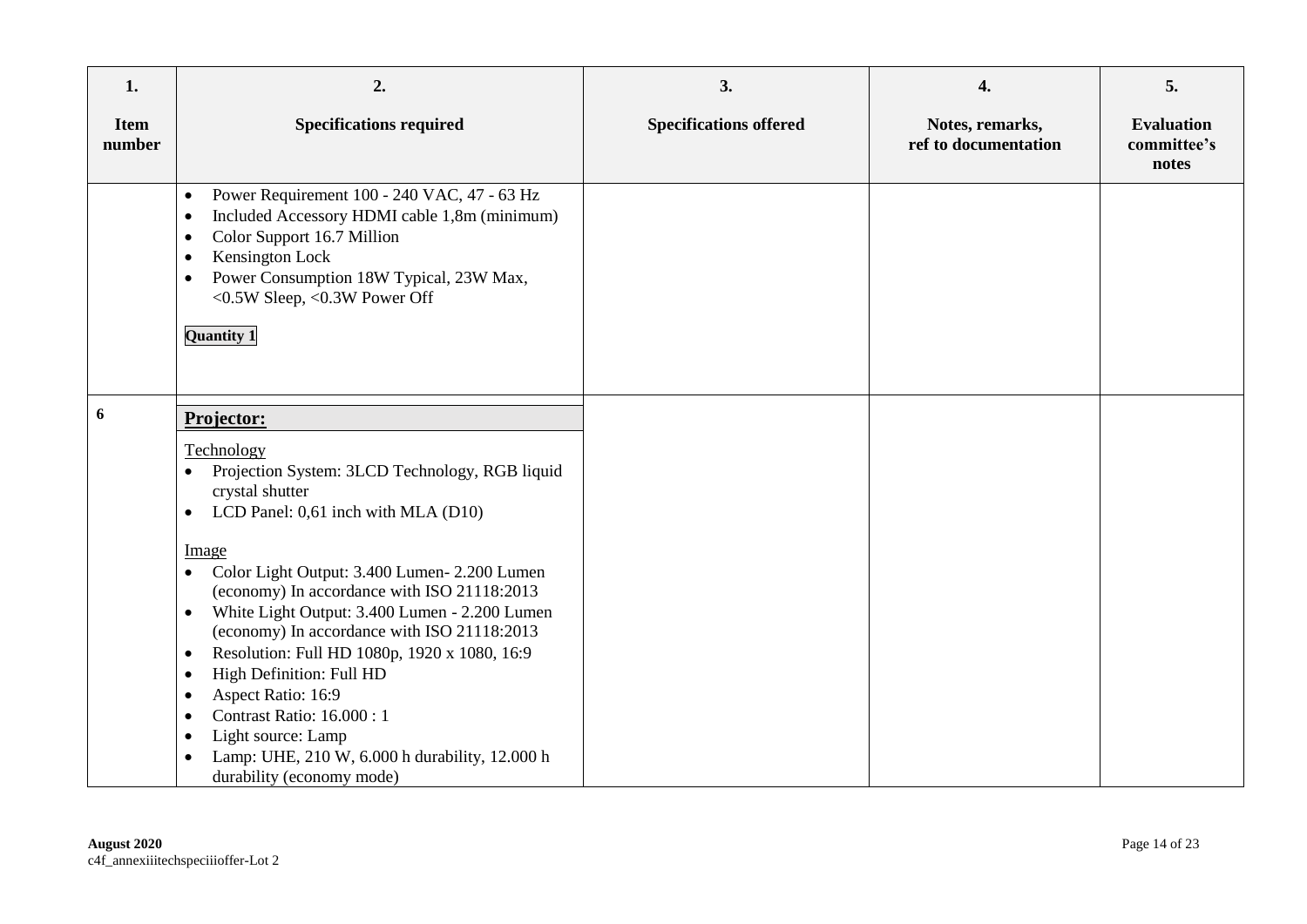| 1.                    | 2.                                                                                                                                                                                                                                                                                                                                                                                                 | 3.                            | 4.                                      | 5.                                        |
|-----------------------|----------------------------------------------------------------------------------------------------------------------------------------------------------------------------------------------------------------------------------------------------------------------------------------------------------------------------------------------------------------------------------------------------|-------------------------------|-----------------------------------------|-------------------------------------------|
| <b>Item</b><br>number | <b>Specifications required</b>                                                                                                                                                                                                                                                                                                                                                                     | <b>Specifications offered</b> | Notes, remarks,<br>ref to documentation | <b>Evaluation</b><br>committee's<br>notes |
|                       | Keystone Correction: Auto vertical: $\pm$ 30 $^{\circ}$ , Manual<br>$\bullet$<br>horizontal $\pm$ 30 $^{\circ}$<br>Colour Video Processing: 10 Bits<br>$\bullet$<br>2D Vertical Refresh Rate: 192 Hz - 240 Hz<br>$\bullet$<br>Colour Reproduction: Upto 1.07 billion colours<br>٠<br>Optical                                                                                                       |                               |                                         |                                           |
|                       | Throw Ratio: 1,02 - 1,23:1<br>$\bullet$<br>Zoom: Manual, Factor: 1,2<br>Lens: Optical<br>٠<br>Screen Size: 30 inches - 300 inches<br>Projection Distance Wide/Tele: 1,02 m - 1,23 m (60)<br>$\bullet$<br>inch screen)<br>Projection Lens F Number: 1,58 - 1,7<br>$\bullet$<br>Projection Lens Focal Length: 14,06 mm - 16,82<br>$\bullet$<br>mm<br>Projection Lens Focus: Manual<br>Offset: 14 : 1 |                               |                                         |                                           |
|                       | Connectivity<br>USB Display Function: 2 in 1: Image / Mouse<br>$\bullet$<br>Interfaces: USB 2.0 Type A, USB 2.0 Type B, VGA<br>$\bullet$<br>in, HDMI in (2x), Composite in, Cinch audio in,<br>Wireless LAN IEEE 802.11b/g/n, Miracast, Stereo<br>mini jack audio out:                                                                                                                             |                               |                                         |                                           |
|                       | <b>Advanced Features</b><br>Security: Kensington lock, Security cable hole,<br>$\bullet$<br>Password protection<br>2D Color Modes: Dynamic, Cinema, Bright Cinema<br>$\bullet$                                                                                                                                                                                                                     |                               |                                         |                                           |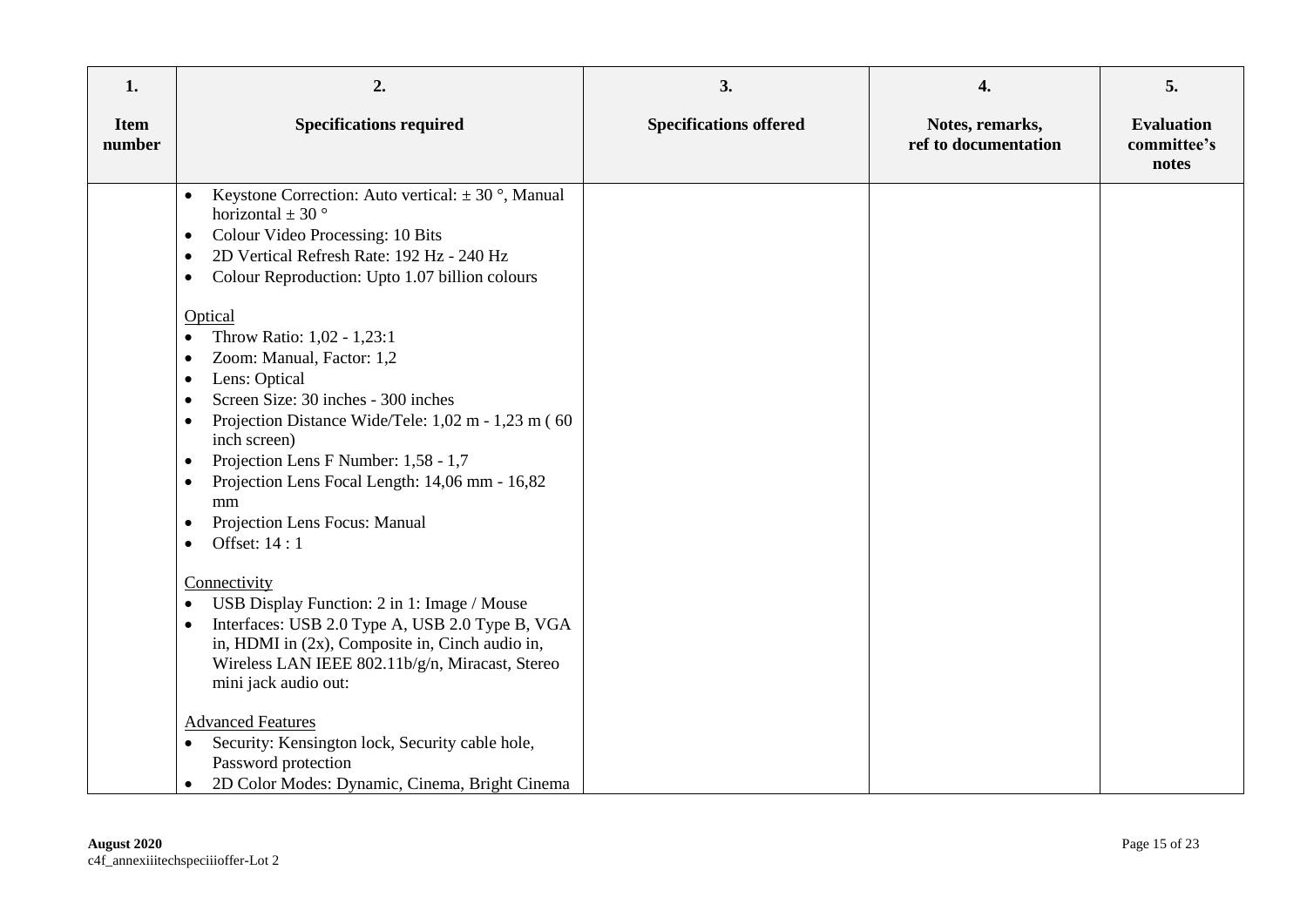| 1.                    | 2.                                                                                                                                                                                                                                                                                                                                                                                                                                                                                                                                                                                                                                                                                                                                                                                                                                                                                                                                                                                                               | 3.                            | 4.                                      | 5.                                        |
|-----------------------|------------------------------------------------------------------------------------------------------------------------------------------------------------------------------------------------------------------------------------------------------------------------------------------------------------------------------------------------------------------------------------------------------------------------------------------------------------------------------------------------------------------------------------------------------------------------------------------------------------------------------------------------------------------------------------------------------------------------------------------------------------------------------------------------------------------------------------------------------------------------------------------------------------------------------------------------------------------------------------------------------------------|-------------------------------|-----------------------------------------|-------------------------------------------|
| <b>Item</b><br>number | <b>Specifications required</b>                                                                                                                                                                                                                                                                                                                                                                                                                                                                                                                                                                                                                                                                                                                                                                                                                                                                                                                                                                                   | <b>Specifications offered</b> | Notes, remarks,<br>ref to documentation | <b>Evaluation</b><br>committee's<br>notes |
|                       | Other features: AV Mute Slide, Automatic keystone<br>$\bullet$<br>correction, Built-in speaker, Horizontal and vertical<br>keystone correction, MHL audio/video interface,<br>Quick Corner, Split-Screen-Function<br>Video Color Modes: Cinema, Dynamic, Game,<br>$\bullet$<br><b>Bright Cinema</b><br><b>Power Consumption</b><br>327 Watt, 225 Watt (economy), 0,3 Watt (standby),<br>$\bullet$<br>On mode power consumption as defined in JBMS-<br>84 286 Watt<br><b>Supply Voltage</b><br>$\bullet$<br>o AC 100 V - 240 V, 50 Hz - 60 Hz<br>Dimensions (W x D x H)<br>302 x 252 x 92 mm (max)<br>$\bullet$<br>Weight 3 kg (max)<br>$\bullet$<br>Noise:<br>Noise Level Normal: 37 dB (A) - Economy: 28 dB<br>(A)<br>Package content:<br>Main unit, Power cable, Quick Start Guide, Remote<br>$\bullet$<br>control incl. batteries, User manual (CD), Warranty<br>card, HDMI cable 3m<br>Positioning Ceiling Mounted, Desktop<br>$\bullet$<br>Additional lamp in the package<br>$\bullet$<br><b>Quantity 1</b> |                               |                                         |                                           |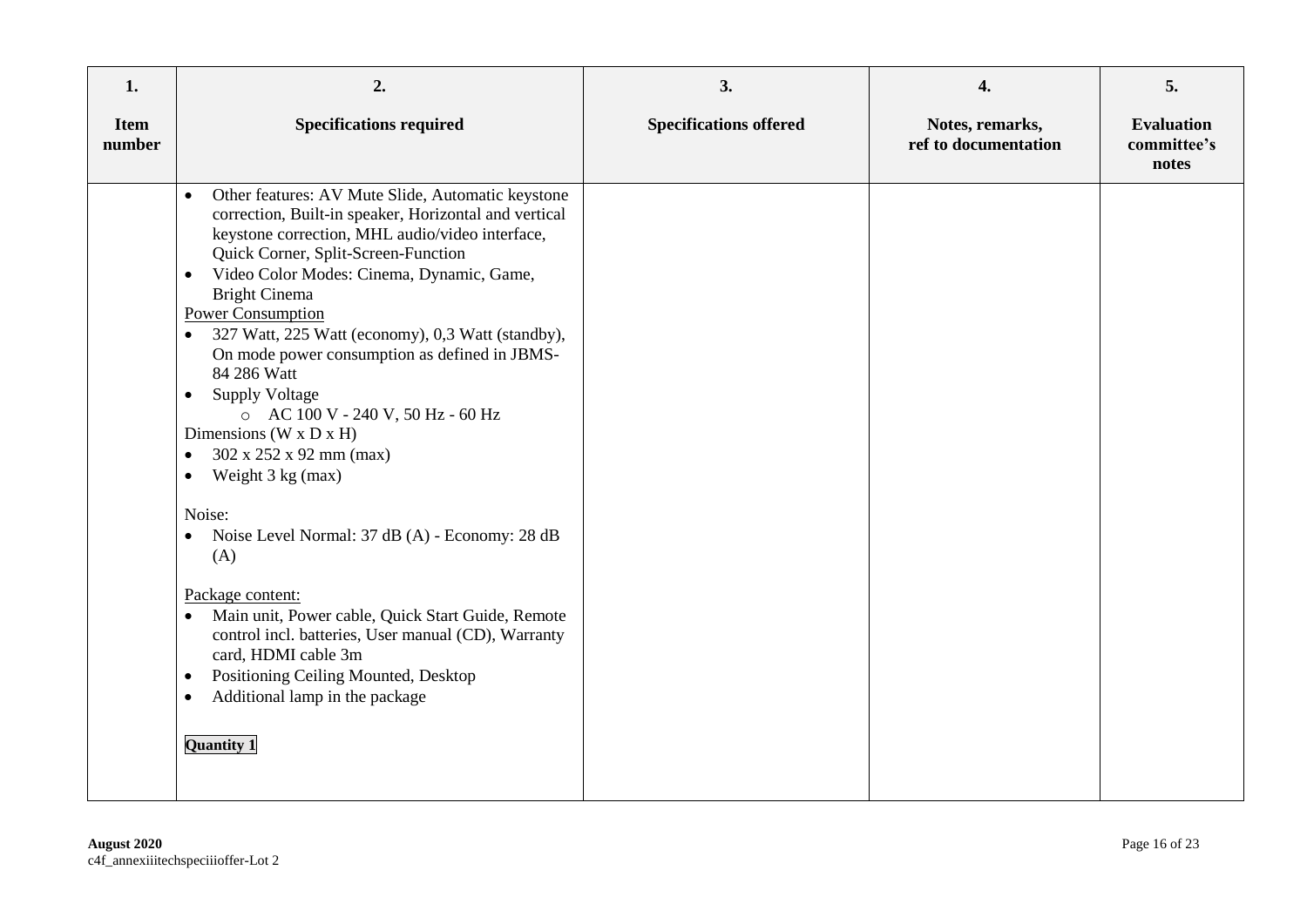| 1.                    | 2.                                                                                                                                                                                                                                                                                                                                                                                                                                                                                                       | 3.                            | 4.                                      | 5.                                        |
|-----------------------|----------------------------------------------------------------------------------------------------------------------------------------------------------------------------------------------------------------------------------------------------------------------------------------------------------------------------------------------------------------------------------------------------------------------------------------------------------------------------------------------------------|-------------------------------|-----------------------------------------|-------------------------------------------|
| <b>Item</b><br>number | <b>Specifications required</b>                                                                                                                                                                                                                                                                                                                                                                                                                                                                           | <b>Specifications offered</b> | Notes, remarks,<br>ref to documentation | <b>Evaluation</b><br>committee's<br>notes |
| $\overline{7}$        | Projection Screen (wall mount electrical):<br>Type: Electric with remote control<br>Dimensions 180cm x 180cm<br>$\bullet$<br>Viewing area 172cm x 172cm<br>٠<br>Sides Ratio 1:1 (square)<br>$\bullet$<br>Positioning: wall mount, ceiling mount<br>$\bullet$<br>Case dimensions 202.8cm x 9.2cm x 9.2cm<br>$\bullet$<br>(L1xD2xD2), with ceiling mounts<br>Weight 11kg (max)<br>$\bullet$<br>Remote control with batteries<br>$\bullet$<br>Projection Screen must be mounted to the wall by<br>$\bullet$ |                               |                                         |                                           |
| $\bf{8}$              | the contractor upon delivery<br>Quantity: 1<br>Projection Screen (movable on tripod):<br>Type: Manuel, on tripod<br>٠<br>Tripod<br>$\bullet$<br>Dimensions 180cm x 180cm<br>$\bullet$<br>Viewing area 172cm x 172cm<br>٠<br>Sides Ratio 1:1 (square)<br>$\bullet$<br>Weight 7.5kg (max)<br>٠<br>Quantity: 1                                                                                                                                                                                              |                               |                                         |                                           |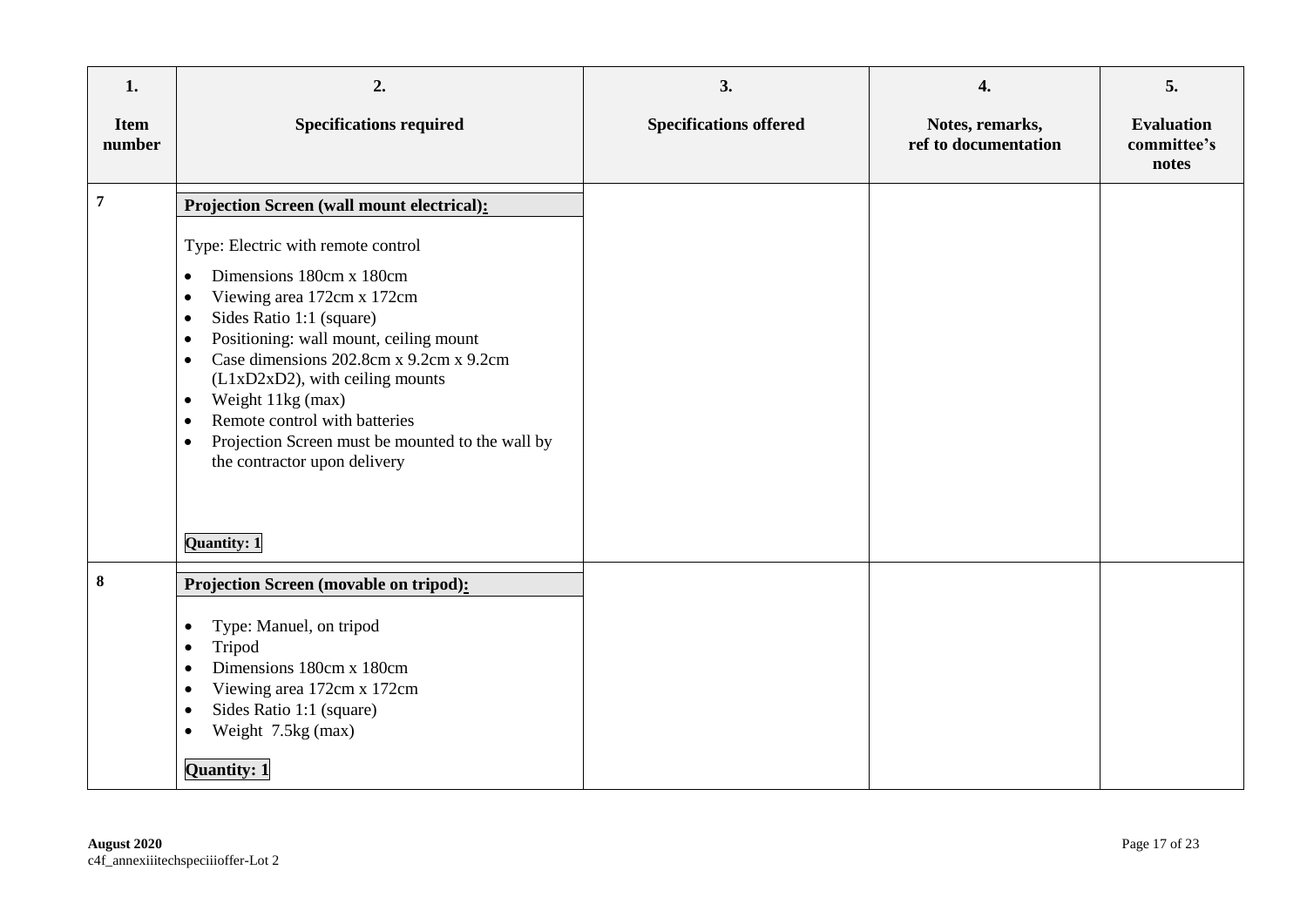| 1.                    | 2.                                                                                                                                                                                                                                                                                                                                                                                                                                                                                                                                                                                                                                                                                                                                                                                                                                                                                                                                                                                           | 3.                            | 4.                                      | 5.                                        |
|-----------------------|----------------------------------------------------------------------------------------------------------------------------------------------------------------------------------------------------------------------------------------------------------------------------------------------------------------------------------------------------------------------------------------------------------------------------------------------------------------------------------------------------------------------------------------------------------------------------------------------------------------------------------------------------------------------------------------------------------------------------------------------------------------------------------------------------------------------------------------------------------------------------------------------------------------------------------------------------------------------------------------------|-------------------------------|-----------------------------------------|-------------------------------------------|
| <b>Item</b><br>number | <b>Specifications required</b>                                                                                                                                                                                                                                                                                                                                                                                                                                                                                                                                                                                                                                                                                                                                                                                                                                                                                                                                                               | <b>Specifications offered</b> | Notes, remarks,<br>ref to documentation | <b>Evaluation</b><br>committee's<br>notes |
|                       |                                                                                                                                                                                                                                                                                                                                                                                                                                                                                                                                                                                                                                                                                                                                                                                                                                                                                                                                                                                              |                               |                                         |                                           |
| 9                     | Movable stand for the video-conferencing system<br>(TV, camera, speakers, PC)<br>Stand with wheels must be fully mobile/movable<br>$\bullet$<br>while holding/supporting the mounted video-<br>conferencing equipment<br>Power distribution unit (PDU) with minimum of 6<br>$\bullet$<br>outlets and circuit overload switch.<br>Stand must have adaptable height (a possibility to<br>$\bullet$<br>mount the equipment at several heights, several<br>holes for mounting must be present)<br>TV 65" bars and screws for mounting on a movable<br>$\bullet$<br>stand<br>All ancillary mounts, bolts, screws, washers etc.,<br>$\bullet$<br>necessary for mounting of equipment onto movable<br>stand<br>A shelf for computer with mini-case and other<br>elements<br>Mounting and installment of the TV and video-<br>$\bullet$<br>conferencing system must be included by the<br>contractor<br>Provide the necessary elements for mounting on a<br>$\bullet$<br>mobile stand<br>Quantity: 1 |                               |                                         |                                           |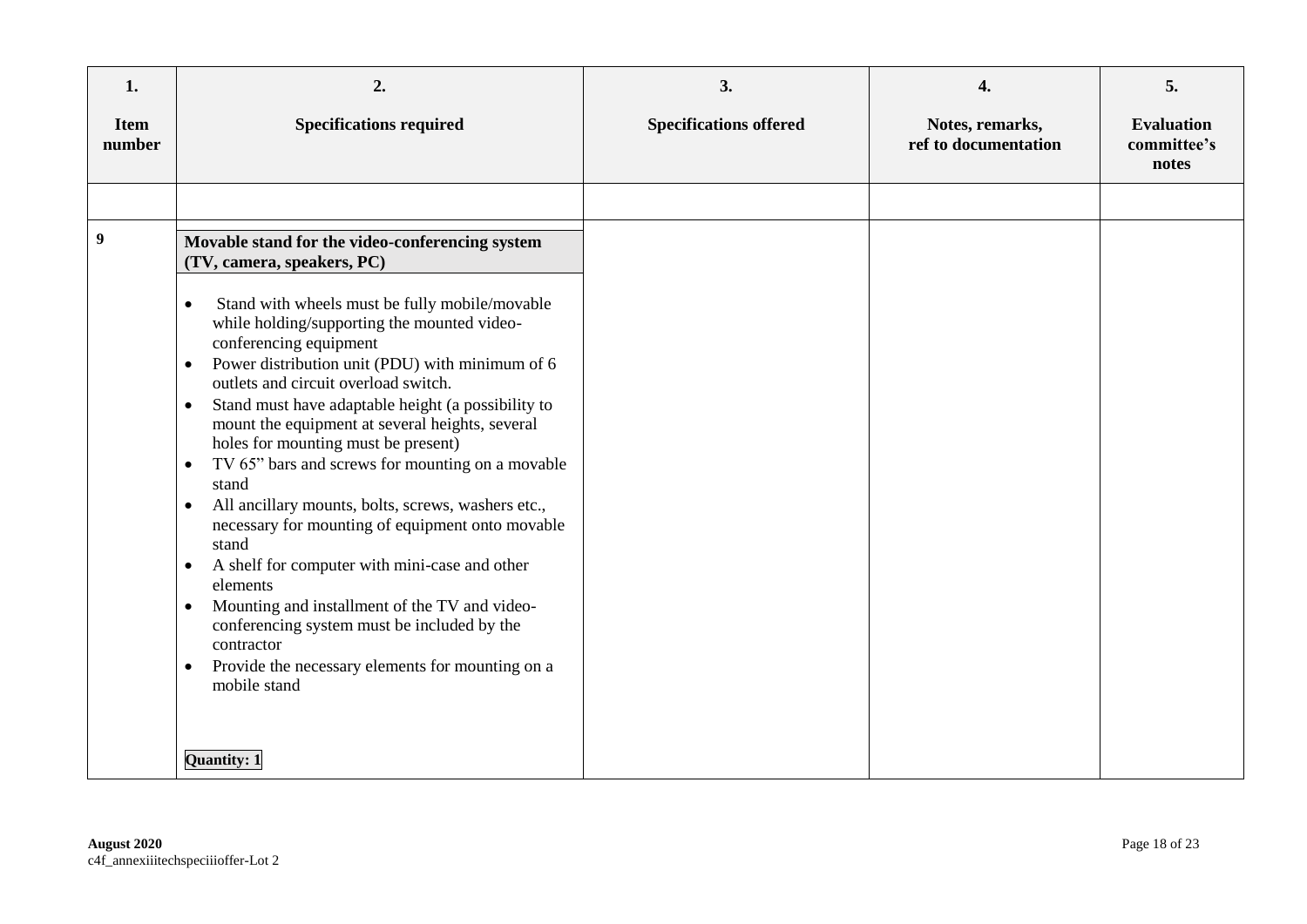|    | <b>Specifications Required</b>                                                                                                                                        |                                                                                                                                                                                                                                                                                                                                                                                                                                                                                                                  | <b>Specifications Offered</b> | Notes, remarks,<br>ref to<br>documentation |
|----|-----------------------------------------------------------------------------------------------------------------------------------------------------------------------|------------------------------------------------------------------------------------------------------------------------------------------------------------------------------------------------------------------------------------------------------------------------------------------------------------------------------------------------------------------------------------------------------------------------------------------------------------------------------------------------------------------|-------------------------------|--------------------------------------------|
| a) | <b>Commercial warranty</b>                                                                                                                                            |                                                                                                                                                                                                                                                                                                                                                                                                                                                                                                                  |                               |                                            |
|    | For Items under No. 1, 2, 3, 7, 8, 9 (Audio/video system,<br>computer, Wi-Fi AP, Projection Screen Electrical,<br>Projection Screen manual and Movable wheeled stand) | 2 years manufacturer's warranty with<br>free spare parts and the work of<br>authorized service technicians,<br>counting from the date of Provisional<br>Acceptance Certificate.                                                                                                                                                                                                                                                                                                                                  |                               |                                            |
|    |                                                                                                                                                                       | Link to the manufacturer's website<br>where the user can check the length<br>and type of warranty based on the<br>serial number of the device must be<br>provided.                                                                                                                                                                                                                                                                                                                                               |                               |                                            |
|    |                                                                                                                                                                       | It is obligatory that on the territory of<br>the Republic of Serbia there is an<br>authorized service center of the<br>manufacturer for subject equipment.<br>This must be proved by submitting a<br>valid service contract of the tenderer<br>with the equipment manufacturer or a<br>certificate issued by the equipment<br>manufacturer, which clearly states<br>that in the territory of the Republic of<br>Serbia there is an authorized<br>manufacturer's service center for the<br>equipment in question. |                               |                                            |
|    |                                                                                                                                                                       | Tenderer must provide a detailed<br>description of the organisation of the<br>proposed service (e.g. name of the<br>authorised service provider).                                                                                                                                                                                                                                                                                                                                                                |                               |                                            |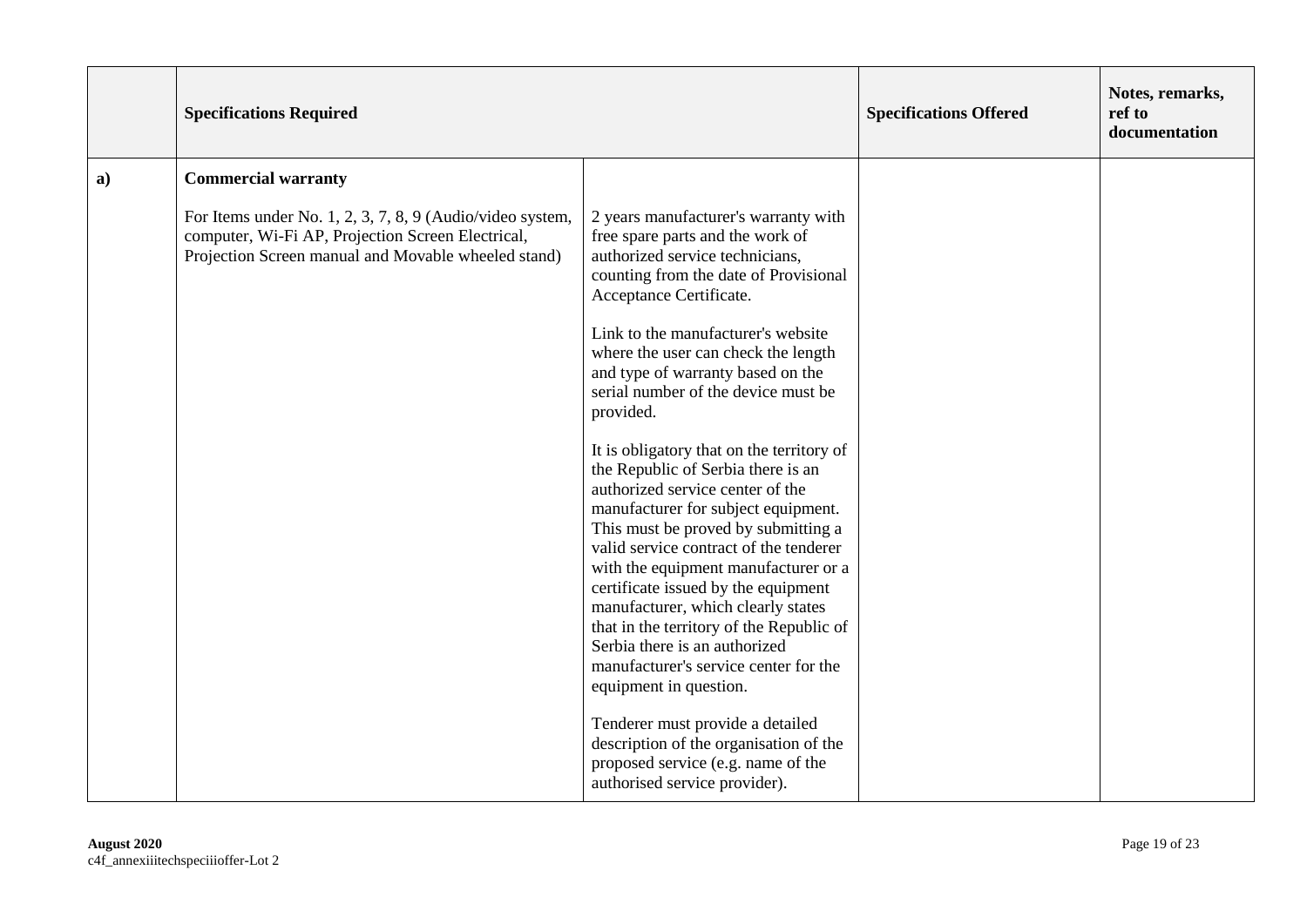|              | <b>Specifications Required</b>                                                             |                                                                                                                                                                                                                                                     | <b>Specifications Offered</b> | Notes, remarks,<br>ref to<br>documentation |
|--------------|--------------------------------------------------------------------------------------------|-----------------------------------------------------------------------------------------------------------------------------------------------------------------------------------------------------------------------------------------------------|-------------------------------|--------------------------------------------|
| $b$          | <b>Commercial warranty</b><br>For Items under No. 4, 5 (TV and Monitor)                    | 3 years manufacturer's warranty with<br>free spare parts and the work of<br>authorized service technicians,<br>counting from the date of Provisional<br>Acceptance Certificate.                                                                     |                               |                                            |
| $\mathbf{c}$ | <b>Commercial warranty</b><br>For Item under No 6 (Projector, lamp and additional<br>lamp) | 2 years manufacturer's warranty for<br>the projector and 3 years warranty for<br>the lamps or 3000h with free spare<br>parts and the work of authorized<br>service technicians, counting from<br>the date of Provisional Acceptance<br>Certificate. |                               |                                            |
| $\mathbf{d}$ | <b>Mounting and Testing</b><br>For Items No 3 (Wifi access point)                          | Mounting Wifi access point to<br>ceiling, connecting it with network<br>and operational and functional testing<br>of the equipment is necessary.                                                                                                    |                               |                                            |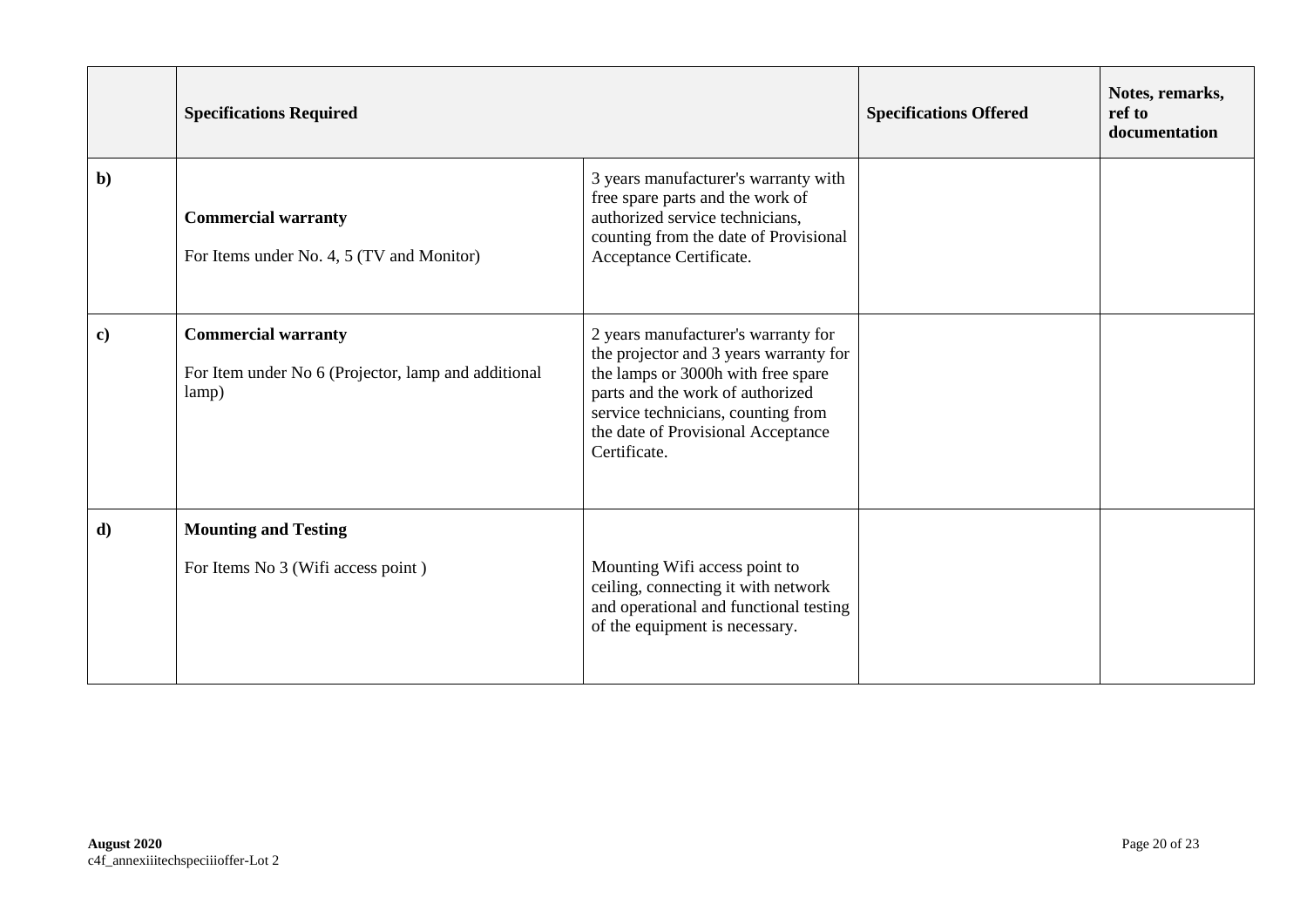|           | <b>Specifications Required</b>                                                                                                                                                         |                                                                                                                                                                                                                                                                                         | <b>Specifications Offered</b> | Notes, remarks,<br>ref to<br>documentation |
|-----------|----------------------------------------------------------------------------------------------------------------------------------------------------------------------------------------|-----------------------------------------------------------------------------------------------------------------------------------------------------------------------------------------------------------------------------------------------------------------------------------------|-------------------------------|--------------------------------------------|
| $\bf e)$  | Assembling, mounting, testing and operational and<br>functional testing and commissioning<br>For Items No 1, 2, 4, 9 (audio / video system, computer,<br>TV and Movable wheeled stand) | Mounting of the TV, computer and<br>audio-video conferencing system<br>onto movable wheeled stand,<br>connecting all the system elements,<br>connecting the internet via wifi<br>access point and testing of the<br>operational and functional work of<br>the system and commissioning. |                               |                                            |
| f)        | <b>Mounting and testing</b><br>For Item No 7 (Projection Screen (wall mount<br>electrical)                                                                                             | Mounting onto the wall and<br>operational and functional testing.                                                                                                                                                                                                                       |                               |                                            |
| $\bf{g})$ | <b>General conditions</b>                                                                                                                                                              | Items must comply with the all of<br>applicable regulations of Republic of<br>Serbia and European Union<br>regarding quality of materials and<br>workmanship, class of motor and<br>fuel, electricity, environmental<br>protection and safety.                                          |                               |                                            |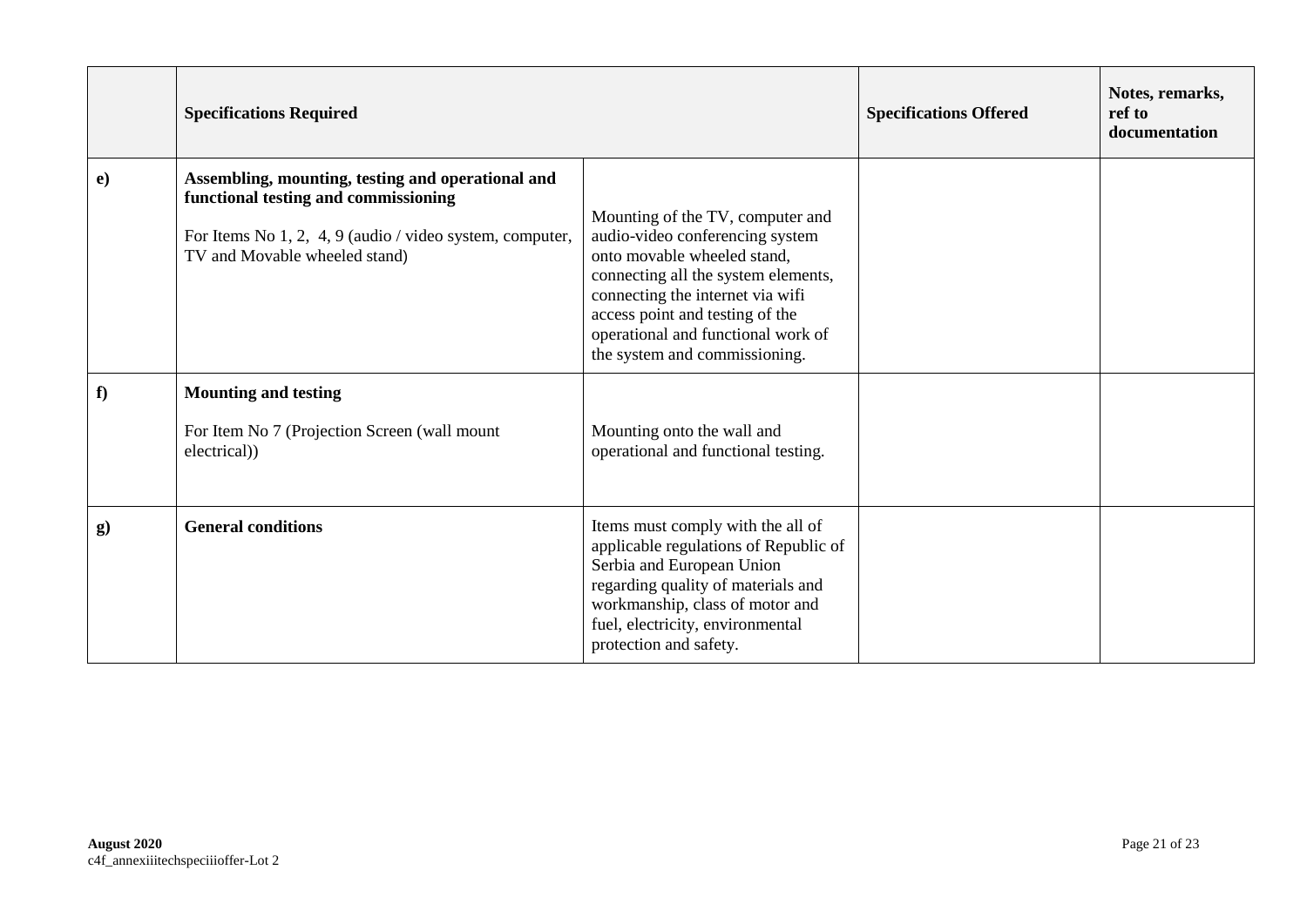|    | <b>Specifications Required</b> |                                                                                                                                                                                              | <b>Specifications Offered</b> | Notes, remarks,<br>ref to<br>documentation |
|----|--------------------------------|----------------------------------------------------------------------------------------------------------------------------------------------------------------------------------------------|-------------------------------|--------------------------------------------|
| h) | <b>Documentation</b>           | Upon delivery of the goods a<br>technical documentation for<br>equipment (such as instruction<br>manual for the use, maintenance,<br>calibration, etc. as applicable), shall<br>be provided. |                               |                                            |